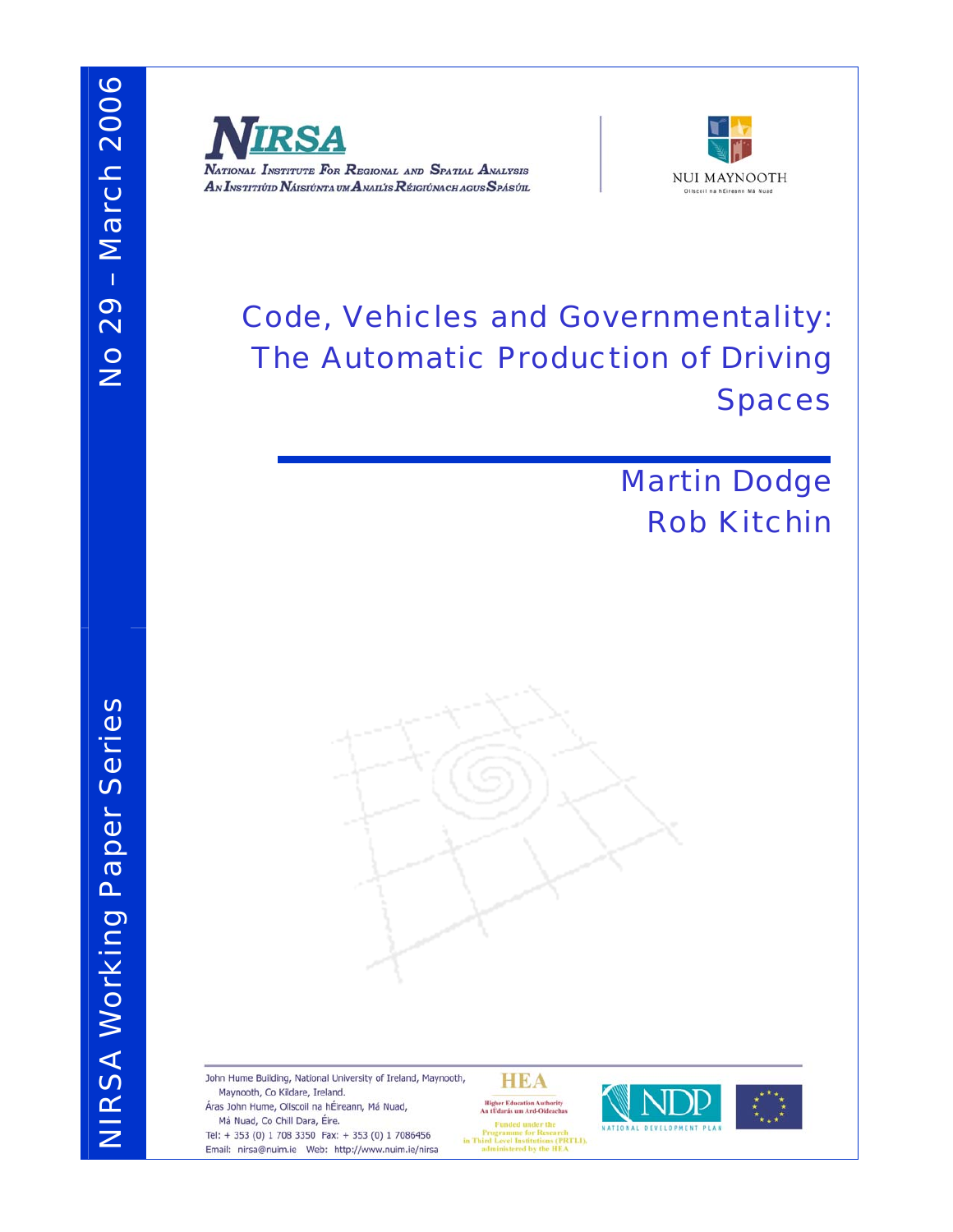## **Code, vehicles and governmentality: The automatic production of driving spaces**

*Martin Dodge*, Geography, School of Environment and Development, University of Manchester, Oxford Road, Manchester, M13 9PL. Email: m.dodge@manchester.ac.uk (Corresponding author)

*Rob Kitchin*, NIRSA, National University of Ireland, Maynooth, Co. Kildare, Ireland. Email: rob.kitchin@nuim.ie

## **Abstract**

In this paper we examine the development and implementation of new technical systems designed to more effectively manage and produce driving, drivers and driving spaces. We argue that these new systems change the governmentality of automobilities by altering the relationship between driver, vehicle and transport infrastructure. They do this principally through the process of automation, creating a system of regulation that we term 'automated management'. Automated management consists of two interlocking sets of regulatory technologies: automated surveillance that seeks to enforce more effective (self)disciplining and capture systems that actively reshape activity. We argue that these work together to alter the automobilities landscape creating new socio-spatial arrangements with respect to access, movement, flow, and behaviour. We illustrate our argument with examples predominately drawn from the UK and US, though the technologies we discuss are increasingly being developed and implemented throughout Western countries and beyond.

*Keywords*: automobile, software, surveillance, space, transport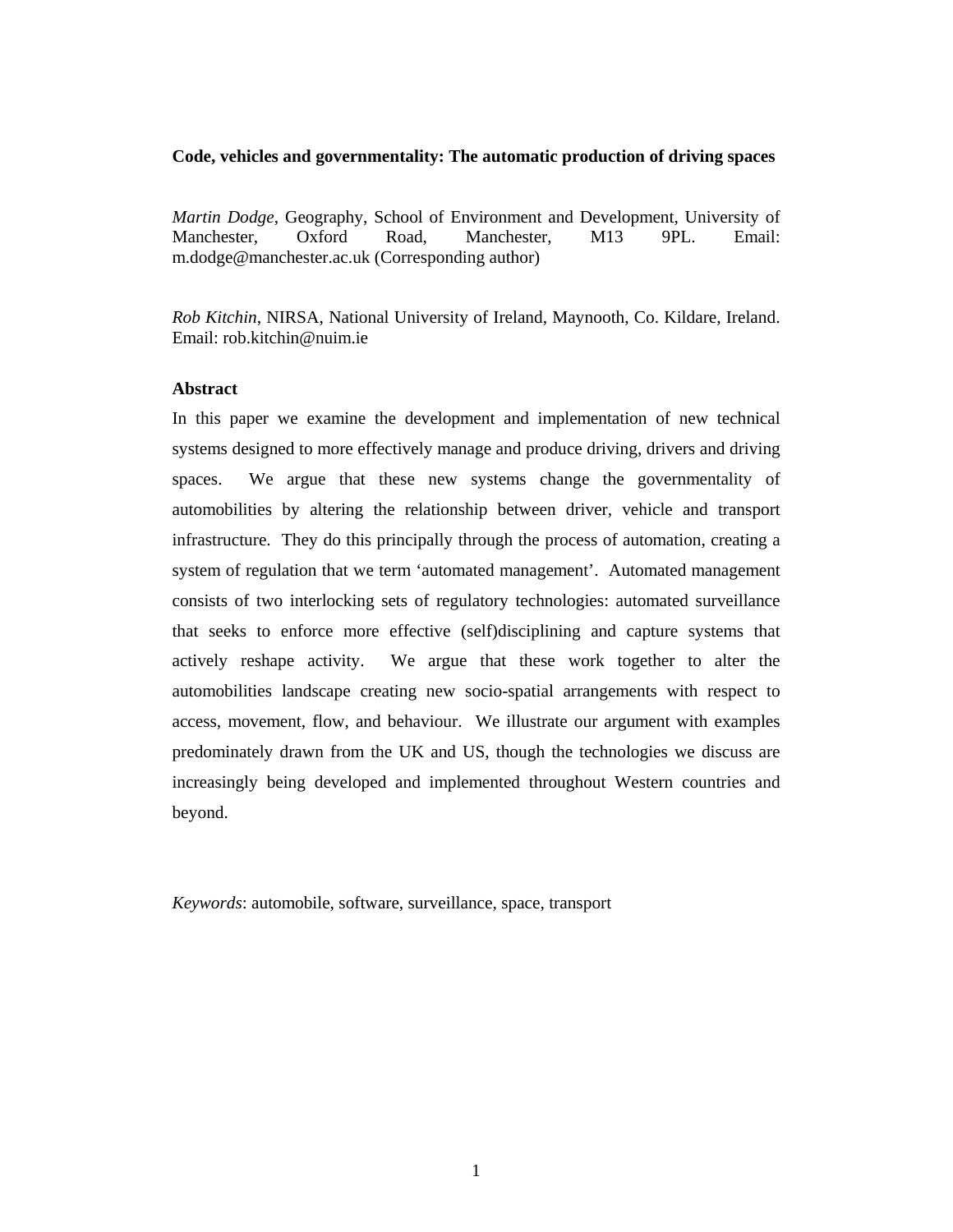#### **Freedom of the Road**

As many commentators have noted, the long held myth of 'freedom of the road' has never been a reality, with driving being subject to various forms of regulation. The first cars required a person to run in front of the vehicle waving a red flag to warn unsuspecting pedestrians. Not long after roads became managed in order to make them more serviceable and navigable for drivers. This included the introduction of road grading schemes and then consistent number identification, the application of standard road markings and signage, and the introduction of traffic lights and speed limits to regulate flow. These regulations became fixed in material-legal form as the Highway Code, introduced in Britain in the 1930s and now common in most countries (Featherstone, 2004). Highway codes were complemented by the formalised testing and licensing of drivers by the state. In Britain this became a legal requirement with the passing of the 1903 Motor Car Act (Higgs, 2001). In the same Act, the registration of vehicles was introduced that mandated the visual display of a license plate that uniquely identified each vehicle and enabled the police to trace the owner's address details in local registries. Later in the twentieth century, drivers were required to insure vehicles they owned, limit their consumption of alcohol, wear seat belts and not use a handheld phone when driving<sup>1</sup> and automobility became subject to a raft of other forms of regulation including pollution orders, safety and fuel efficiency standards, and regular vehicle testing, and marked with globally unique VIN  $\text{codes}^2$ .

As this short list demonstrates, with the transition from novel sight to ubiquity, drivers and vehicles have been increasingly drawn into the orbit of governmentality through successive layers of monitoring, identification, and regulation. In this paper we detail what we believe is the start of a fundamental shift in the nature of this governmentality, namely a move from systems of regulation that work principally through the oligoptical surveillance and self-disciplining of drivers, to automated systems of management that seek on the one hand to make (self)disciplining more panoptic, and on the other use a new process of information capture that *reshapes* (rather than disciplines) behaviour. As we illustrate through our examples, key to this shift has been the introduction of software-enabled and distributed technologies that mediate in various ways road infrastructure, vehicles, and drivers. These new technologies build on, but significantly extend and intensify, earlier computer-based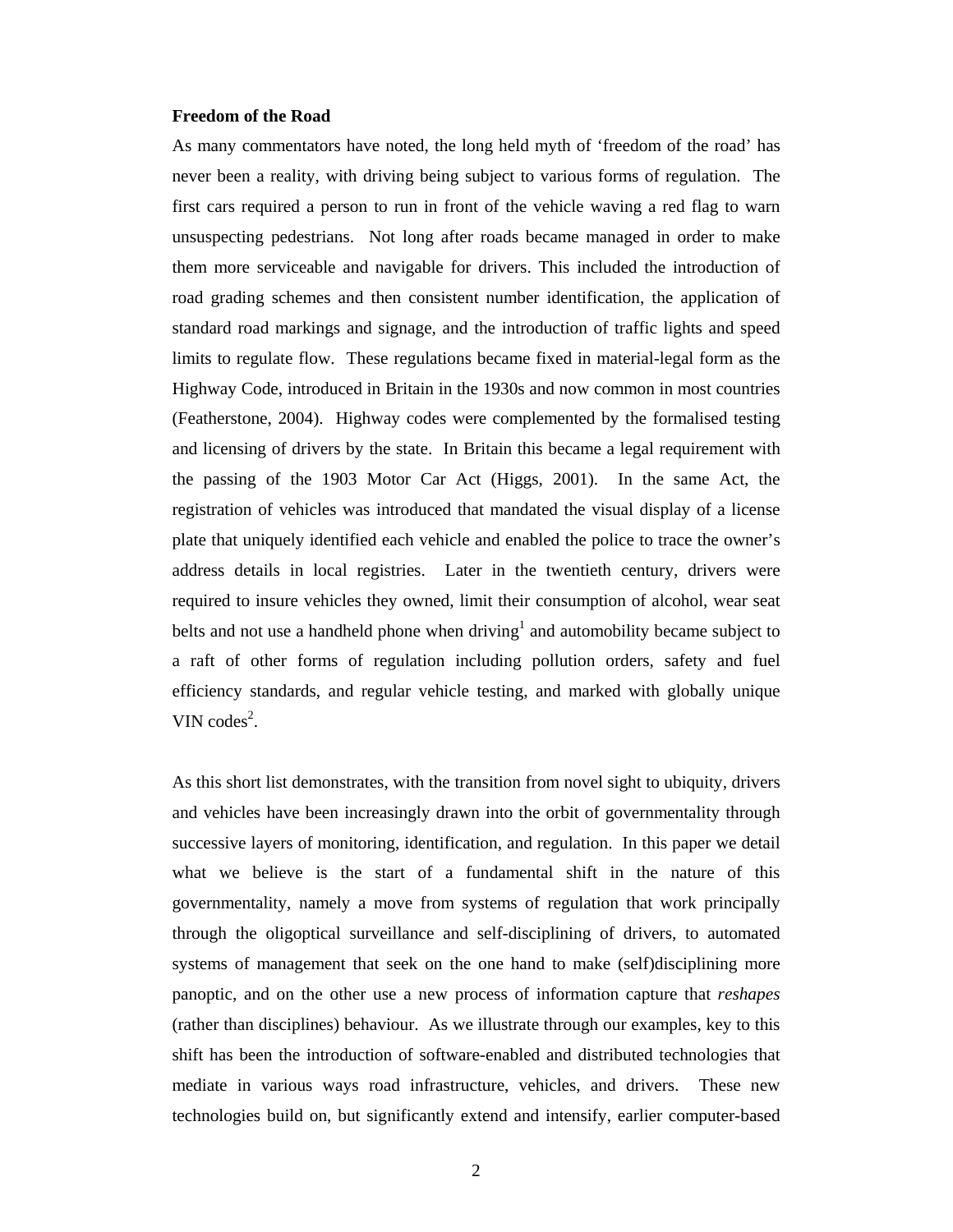administrative systems introduced since the late 1960s, such as those developed in Britain by the Driver and Vehicle Licensing Centre for the centralised licensing of drivers, and the registering and taxing vehicles (Higgs, 2001). Significantly, we would argue, they enable the automatic production of space – that is they bring particular spaces, at particular times, into being in novels ways through their execution (see Thrift and French, 2002; Dodge and Kitchin, 2004, 2005a).

In order to structure our discussion, we have divided the paper into three sections. In the first section we document some of the important ways in which new computerised technologies and software systems are being applied to automobilities (the assemblage of interests concerning road usage - drivers, vehicles, manufacturers, taxation and registration institutions, etc.). Next, we explain the significance of these technologies, outlining a theory of automated management. Using this theory, in the third section we examine how these technologies automatically produce space with respect to access, movement, flow, and behaviour. We also detail gaps in their application due to unevenness in implementation and forms of resistance.

#### **The Changing Landscape of Automobilities**

The social, material and monetary 'footprint' of the automobility assemblage is vast. In Britain alone, the visible infrastructures comprise 31.4 million licensed road vehicles, traversing 387,674 kilometres of paved road (DfT, 2005), and being refuelled at 11,400 petrol stations (HoC, 2004). In 2004 some 498.6 billion vehicles kilometres were driven, 3,221 people were killed and a further 31,130 seriously injured (DfT, 2005). Huge expanses of lived spaces are occupied with the storage of vehicles (Jakle and Sculle, 2004), and other externalities of automobility, such as vehicle noise and pollution, seriously plight many areas. Automobility is also a huge revenue generator for private industry and for governments. For example the British Treasury raised some £22.6 billion annually from fuel duty and a further £4.9 billion from Vehicle Excise Duty in 2003/04 (DfT, 2005). Keeping this complex assemblage operational increasingly depends on the use of software systems. As detailed below, road infrastructures are controlled by sophisticated management systems, vehicles are ever-more reliant on 'black boxes' that monitor and control driving performance, and information systems are used in administration, generating huge databases of events and detailed profiles of drivers. These new systems are being used for a variety of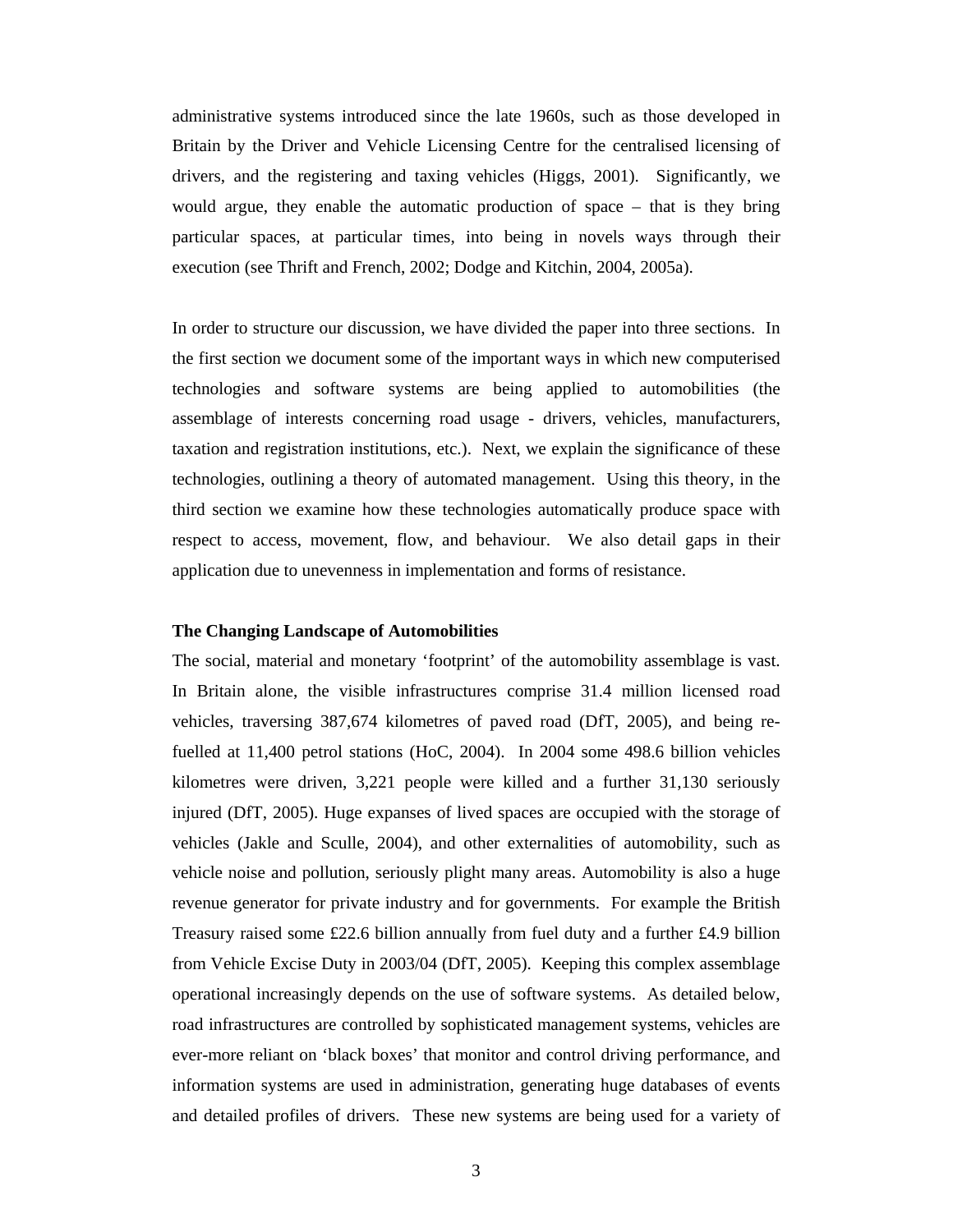governmental and commercial uses. The three sub-sections that follow provide some examples of these new technologies with respect to infrastructure, vehicles and drivers.

#### *Road infrastructure*

Traditional road infrastructure of tarmac, conventional signs, and traffic management in the form of pre-set traffic lights and fixed tolls, are rapidly becoming complemented with 'smart media' - digital, networked infrastructures controlled by software - that aim to monitor and regulate the road system in real-time. Such digital infrastructures relate to traffic management such as the automatic altering of traffic light sequences and updating of road speed signs, automatic logging of vehicular congestion and variable toll charges, and networked speed, red light, bus-lane cameras designed to discipline driver behaviour (from not driving too fast, not jumping red lights, and not occupying bus lanes). These software-enabled technologies, when used in combination, aim to produce wide area intelligent transport systems that make more efficient use of roads. Transport for London is developing one such system to manage the city's traffic (TfL, 2003). At present, they use a system called Dashboard which collects and analyses over  $300$  road network performance indicators<sup>3</sup>. In addition, London Traffic Control Centre uses a network of 75 cameras to monitor and co-ordinate traffic flow at key strategic locations<sup>4</sup> (this system also feeds the media with congestion reports and is used to update an information website). Traffic light sequencing at some 2,400 junctions and pedestrian crossings are controlled using a comprehensive, traffic management system (called SCOOT, split cycle offset optimisation technique) which optimises to real-time demand measured by vehicle sensors (under-road induction loops, microwave and infra-red detectors) (TfL, 2003). In addition, several thousand other traffic lights in London are centrally monitored by fault-detection software. Traffic flows are also monitored at a larger scale, with networks of passive sensors installed on trunk roads and motorways; in Britain the largest operator of such systems is TrafficMaster which is a commercial enterprise selling real-time traffic data derived from some 7,500 detectors<sup>5</sup>. Strategic routes in the network also have variable message signs, set remotely by control centres, to give drivers warning messages.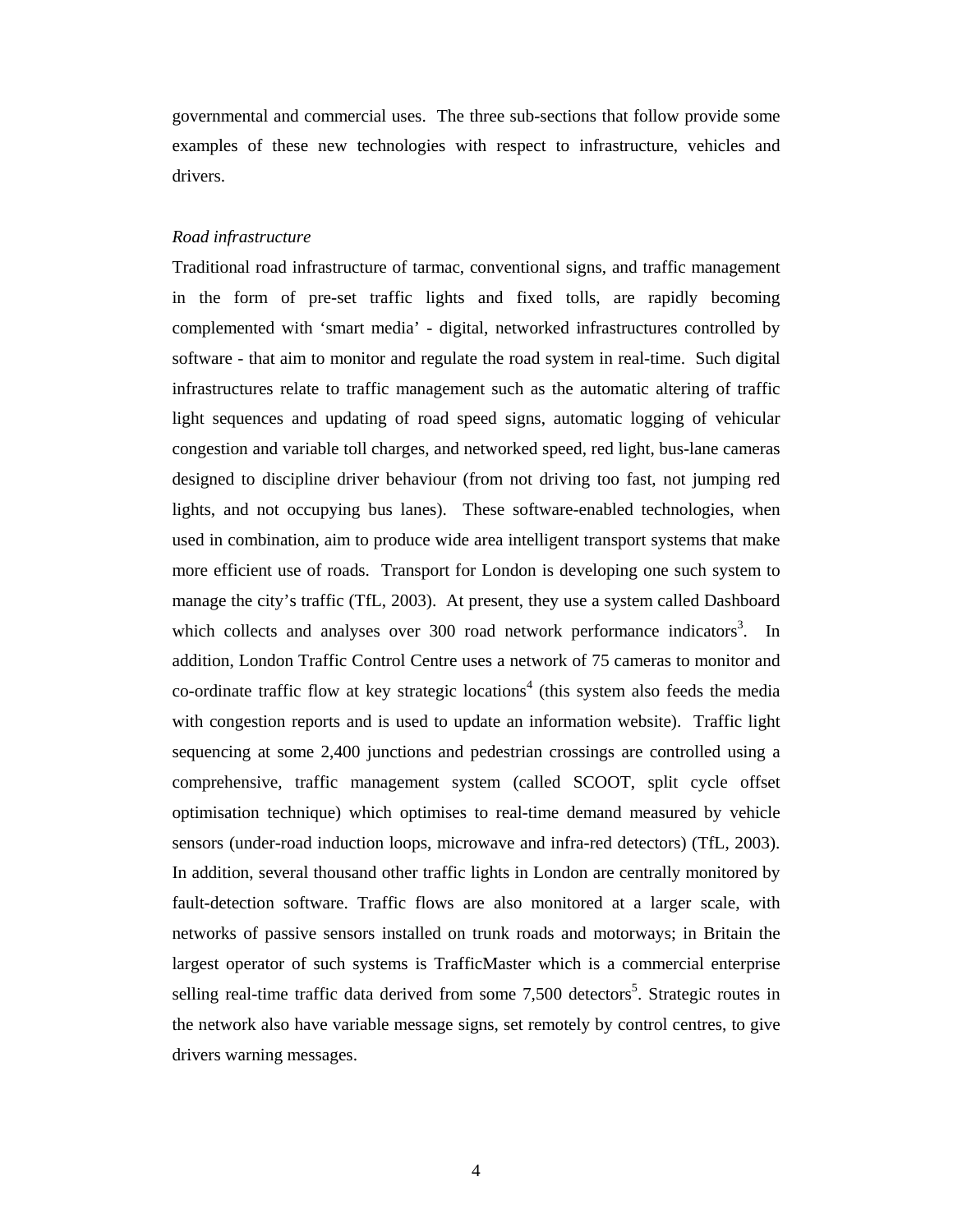Furthermore, information from these systems are used to coordinate traffic responses and to provide data for strategic planning through traffic simulations and constructing models of the road system; road maintenance and upgrading is also planned using GIS-based applications. In addition, transponder recognition units have been fitted to car parks, garages, toll booths, and so on, to allow vehicles carrying an appropriate transponder to pass automatically through (and record or deduct any necessary charges) and also along bus routes and to the front of buses to enable the real-time updating of bus arrival times at bus stops (TfL, 2003).

In the case of a number of British cities, camera networks increasingly use an automatic number plate recognition (ANPR) system to pattern match license plate numbers with owners. As well as being used to automatically bill those that contravene traffic law (e.g., speeding drivers), ANPR also underpins other forms of regulation such as the congestion charge payment system that was introduced in London in February 2003, primarily to try and reduce traffic congestion within eight square miles of central London, although the system is now also used to combat potential terrorist attacks and cameras record outside of congestion billing times (Coaffee, 2004). This system consists of  $688$  networked cameras at  $203$  sites<sup>6</sup> and uses ANPR surveillance to ensure payment. It seems likely that ANPR will be more widely deployed in Britain for active policing and also for routine monitoring of motor tax evasion (ACPO, 2005) and at petrol stations to combat people driving off without paying (Oliver, 2004). Other related technologies are being used for antiterrorist purposes. For example, the U.S. Department of Homeland Security plans to begin issuing special identification devices to foreign visitors arriving by foot and by car by July 31, 2005 (Gilbert, 2005). The devices will contain an RFID (radio frequency identification) chip that uniquely identifies the visitor. Border officials will be able to scan the chips from a distance, with the visitor id-code broadcast via radio signal. In Britain research into electronic vehicle identification (EVI) has also been undertaken and it has been reported that the government is considering a so-called 'eplates' system using RFID tags to facilitate the automatic identification of cars and to combat fraud with fake number plates (Baard, 2005).

The development of wide area intelligent transportation systems are not limited to the state and a number business interests are seeking to develop commercial prototypes.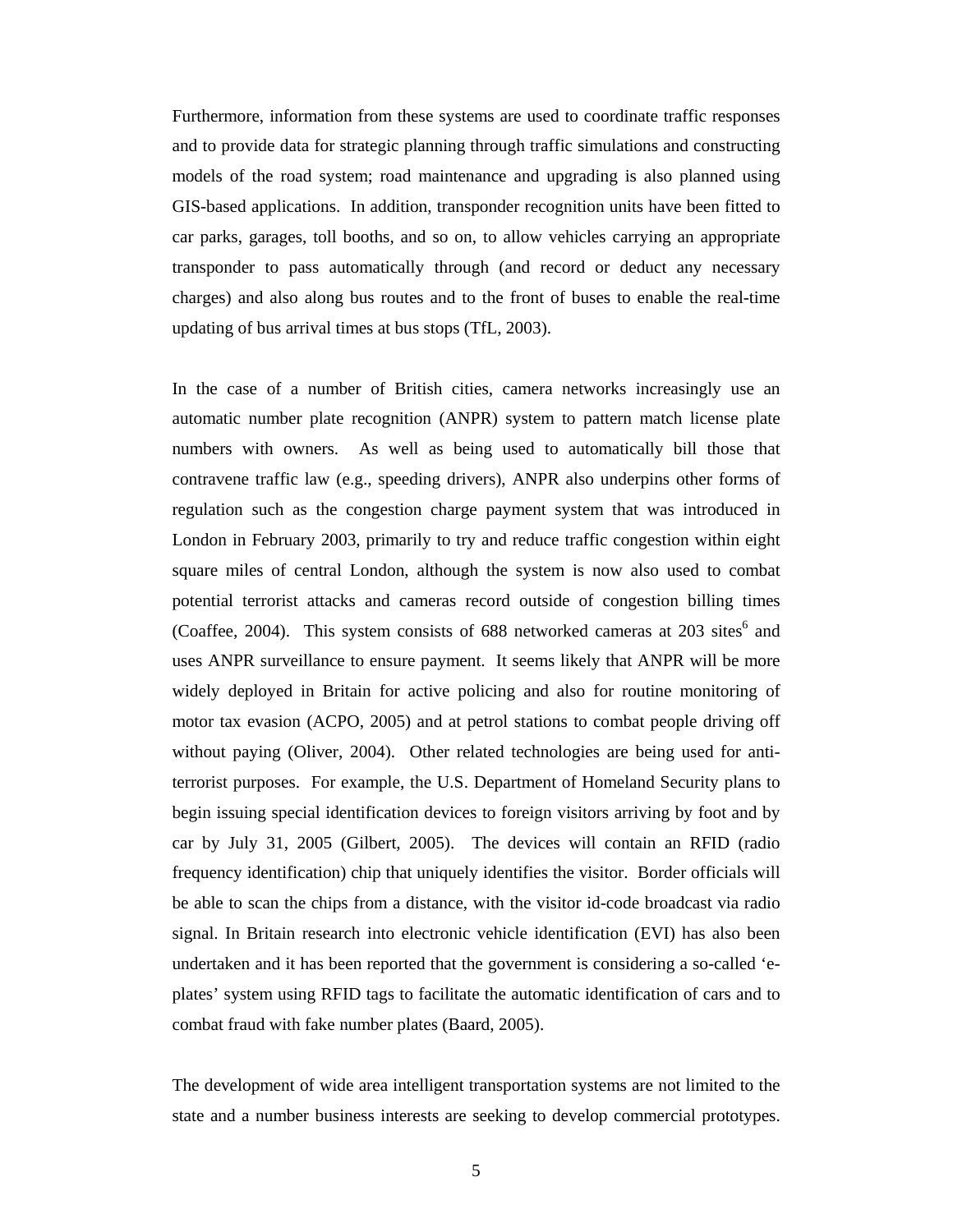For example, Ford, in partnership with a number of city and state transportation departments, are presently constructing such a system whereby cars and the highway communicate with each other to guide drivers around traffic jams and through bad weather<sup>7</sup>. State and emergency vehicles will generate data with respect to other traffic (vehicle speed, location and heading) and weather (wiper operation, lights on/off, outside temperature, traction control) and transmit this information to a central control. Analysis of the generated data is then communicated to other drivers via highway message signs, 511 (informational) telephone services, and related websites, and used to deploy road and maintenance crews.

Another aspect of infrastructural regulation is that of parking. Given the pressures upon infrastructure for mobility, parking needs to be regulated to help manage the system and also to provide an income stream for its maintenance. In order to help with the regulation of so-called 'smart-parking' systems are being bought to bare on the issue. These systems aim to make the regulation more efficient, more convenient, and reduce payment evasion. Several different prototypes are being developed including 'smart meters' able determine when parking bays are in use, specialised PDAs for parking attendants, and infrared license plate scanners for rapid 'drive-by' monitoring of street parking.

## *Vehicles*

"It is not just the driver who possesses intelligence and has intentionality and capacity to act, the governance of the car is increasingly delegated to the machinic complex of the car which is able to sense its environment, make judgements and act accordingly." (Featherstone, 2004, p. 10)

Since the early-1990s, new vehicles have been conceived primarily within silicon and software. Their design and engineering testing has been undertaken within CAD systems, and the vehicles manufactured in plants of computerised robotic production lines, supplied through global supply chains that are enabled by networked information systems. Increasingly, software is becoming bound into the very materiality of the vehicles themselves, with the calculative power of code supplanting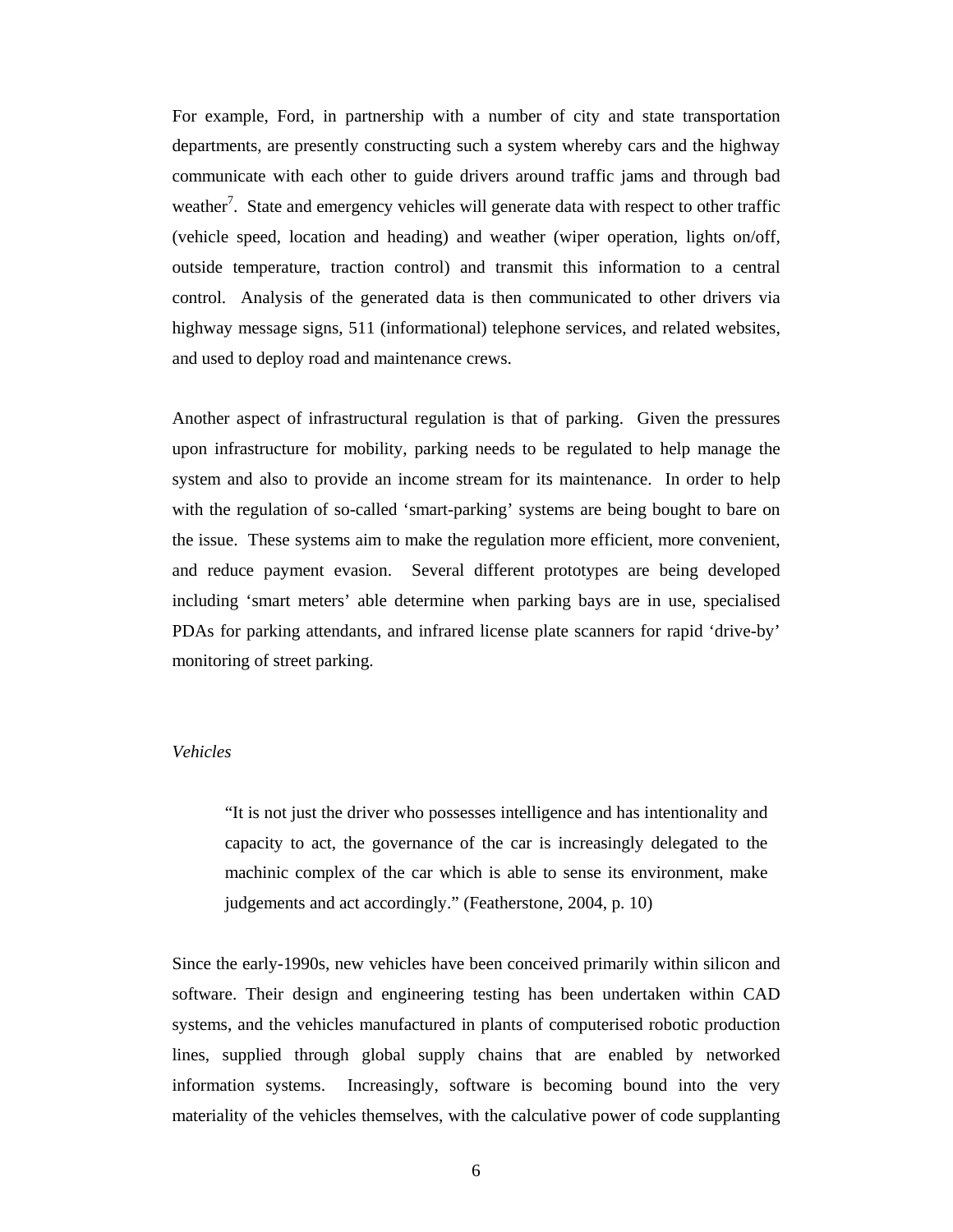the cognitive ability of the human. As Thrift (2004, p. 50) notes, "[a]lmost every element of the modern automobile is either shadowed by software or software has become …. the pivotal component." Contemporary cars (especially luxury models, but filtering down as the costs falls) are a collection of computers on wheels (Figure 1). Indeed, they represent one of the densest concentrations of digital computing and embedded software that most people encounter in the everyday environment.

While cars still appear the same and drive in the same fashion, the onboard systems are increasingly aware of their capacity through diagnostic sensors that measure their performance, can plot the vehicle's location through GPS-tracking, and monitors the actions of the driver (their use of gears, how they accelerate and brake, and so on ). This information is most visibly communicated to the driver through the replacement of mechanical instruments on the dashboard with digital displays. However, most software operates in hidden ECUs (Electronic Control Units – effectively black boxes) (see Figure 1). It has been estimated that the average car has 30 to 40 such ECUs containing perhaps as much as 35 million lines of code (Duvall, 2005). These black boxes can potentially log and store information for future use by the driver or manufacturer<sup>8</sup> (to evaluate warranty claims; see Austen, 2003), others are real-time 'driver assistance' systems (see next section).

In addition, whereas until recently, the car had been self-contained unit, the inviolate nature of vehicle space is increasingly being punctured by automatic communications. Here, information generated by on-board ECUs can broadcast to third parties via telematic monitoring networks. It is estimated by the Telematics Research Group that over a third of all new vehicles produced by 2006 will have telematic systems as standard (Bunszel, 2002). One such system is the OnStar Advisor system in General Motors cars in the U.S.. The Advanced Automatic Crash Notification element contacts OnStar service on detection of a crash, and figures report that some 700 airbag notification per month were being received in early 2004 (PRNewswire, 2004). A range of other driver initiated requests were also reported, including 500 stolen vehicle location requests, 20,000 requests for roadside assistance, 36,000 remote door-unlock requests and 19,000 GM Goodwrench remote diagnostics requests. A major automotive initiative led by the European Commissions on eSafety<sup>9</sup> is seeking a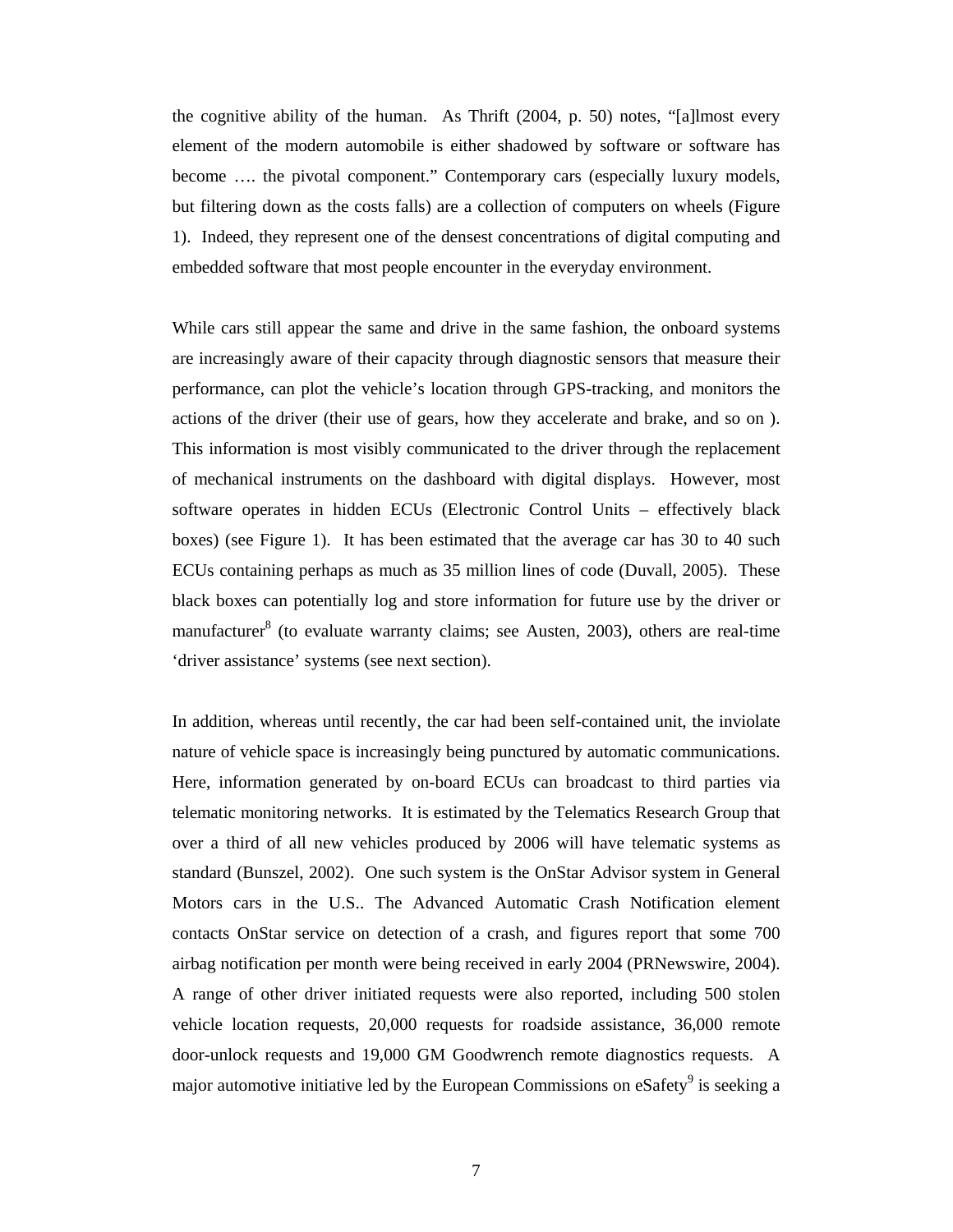similar pan-European emergency assistance system installed as an option in all vehicles by 2009.

In other cases, GPS-based navigation and radio tracking systems can be used to monitor the real-time location of a vehicle to the nearest few metres. Some car rental companies are now using such systems to monitor where rental drivers take the vehicle, with penalties imposed if the car is taken to somewhere outside of the rental contract (e.g., out of state or off-road; Elliot, 2004). A number of insurance companies are planning on introducing similar devices to calculate variable insurance premiums that reflect driver behaviour and the locations they leave their vehicles (see next section). Other systems are sold as products to parents so as to monitor the location of teen drivers. For example, Omnitrack, designed as an anti-theft device, allows parents to track in real time where a child's car is and how fast they are travelling<sup>10</sup>. It can also be programmed so that the company will contact the parents if any set parameters (e.g., speed or distance) are exceeded. A range of distanciated driver management systems, similarly using GPS, are also becoming more common across commercial vehicle fleets. These monitor the behaviour of drivers operating commercial delivery vehicles, taxis, buses, emergency vehicles, and so on, and supplement electromechanical tachographs that regulate drivers hours. Vehicles can also generate data with respect to other vehicles and the surrounding environment. For example,  $1,000$  buses in London carry cameras directed at the road<sup>11</sup>. These record video footage along with time, date, location (determined by transponders along the route), route number, bus ID, with the footage used to discipline drivers driving or parked in bus lanes.

## *Drivers*

To be a legal and legitimate car driver in developed countries means enrolling in a raft of interlocking information systems of authorisation and ongoing validation. In many respects, the 'right' to own and drive a car are subject to (attempted) complete control by the State to an extent that is unprecedented in relation to almost all other mass consumer activities. In Britain, and common in most OECD countries, drivers are fixed within a five point control-grid: a valid license, insurance cover, registration of the vehicle, road taxation, and an annual vehicle roadworthiness test. Penalties are applied for failure to meet, on a continuous basis, any one of these requirements.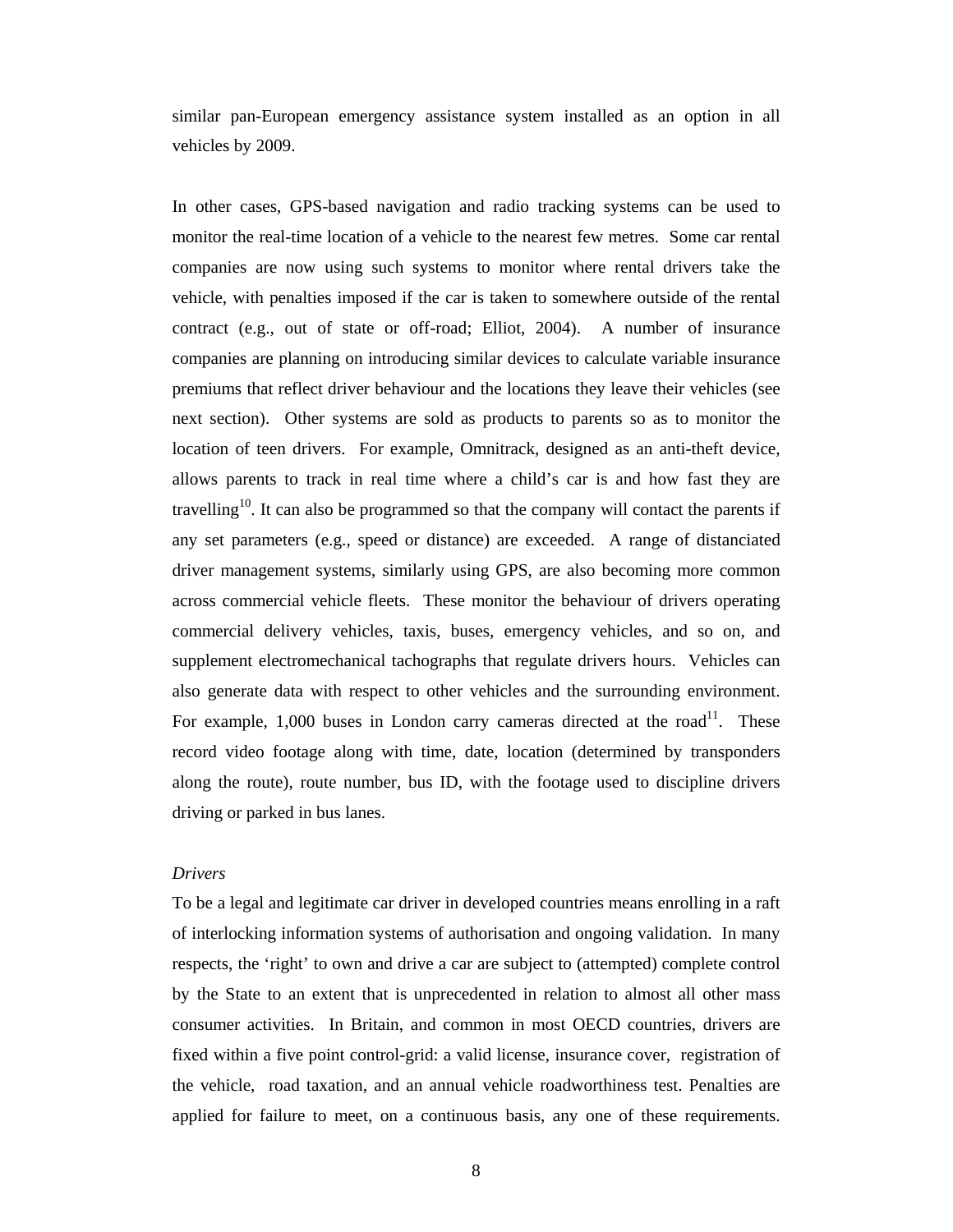Despite this level of control, in many countries there is a ingrained cultural expectation that passing the driving test and obtaining a license is an essential part of the rights of passage to adulthood. In Britain 32.2 million people, some seventy percent of the adult population, hold a driver's license (DfT, 2005). Indeed, the driving license as both a material token of identification that can be displayed on request and as a verifiable record in a governmental database has become one of the most valuable 'codes of life' (Dodge and Kitchin, 2005b). Software automation, however, is increasingly altering the nature of the driving license in two respects. First, information about a driver, such as legal infractions (parking fines, speeding fines, penalty points) or medical conditions that preclude driving can be easily stored to create a dynamic profiling tool. Second, this information can be used as a means to regulate drivers and identify law-breakers. With the introduction of technologies such as 2d barcodes, RFID tags and biometric identifiers, fraud with respect to false licenses will become more difficult.

Beside government registration and licensing, drivers are also ineluctably held within the orbit of various private sector information systems in relation to the purchasing, servicing and, particularly, insuring their vehicles. The legal requirement to purchase insurance cover means that drivers are subject to intensive 'software-sorting' (Graham, 2005) to determine their potential risk and a profitable premium rate to charge them. Intense competition in insurance provision, especially to capture the most profitable segments of the market, means that risk models are becoming ever more sophisticated drawing in a wider range of socio-economic and lifestyle indicators. Consequently, more and more personal data is being held by insurers and is being actively data-minded to identify actionable patterns and new trends. As discussed below, this is has the effect of regulating driver participation through financial barriers.

Perhaps more worryingly for some, software-enabled technologies seem likely to radically alter the financial regime of driving in the near future. With respect to insurance it is anticipated that there will be a structural shift from a fixed annual premium based largely on personal circumstances and vehicle type that is paid in advance to variable premiums dynamically calculated (logically on a daily basis) by driving patterns (kilometres driven, driving route, location of parking, time of day of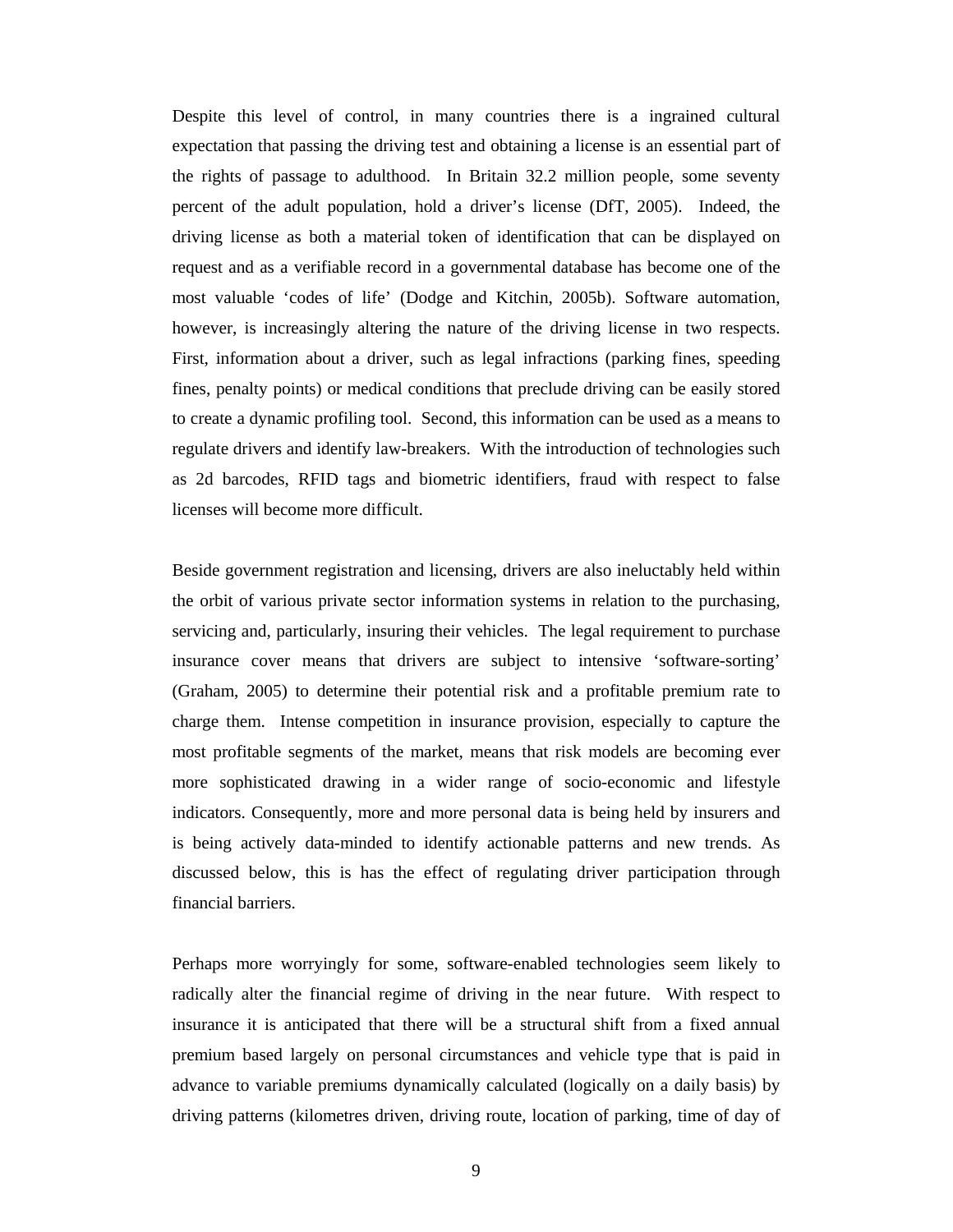journeys, and so on) and perhaps even driving behaviour (speeding, evenness and harsh braking, jumping red lights, etc.). Such journey-by-journey risk calculation will be facilitated by telematics networks working as a potent socio-technical fix capable of continuously tracking vehicles (as discussed above). Parallel to this is a possible shift in government taxation systems from fixed to dynamic ones based on road pricing<sup>12</sup>; that is, road users will be charged per distance travelled not a fixed fee. All proposed road pricing schemes are heavily dependent digital technologies to track vehicles continuously and software to analyse movements to determine charging levels (see for example, DfT, 2004, annex C).

In addition to external systems of governmentality, drivers are subject to internal systems of software-enabled regulation through driver assistance systems embedded entirely in the vehicle itself. These systems consist of two broad classes: those aimed at increasing driver safety and those aimed at enhancing convenience. Both these aims can be achieved at a conceptual level by using software to (i) reduce the cognitive burden on drivers (e.g., turn-by-turn voice navigation instructions), (ii) reduce the level of kinaesthetic and spatio-perceptive skills required (e.g., distance detection within parking aids), (iii) reduce the physical strength/endurance needed to drive (e.g., active steering, active cruise control), and (iv) sense environmental conditions beyond normal human senses (e.g., black ice detector).

With respect to 'safety through software', the assumption is that drivers are often the 'problem' and need to be protected from themselves. Figure 2 conceptualises the range of 'intelligent vehicle safety systems' focused on preventing and then responding to the ultimate driver 'error' (a crash event). Prior to a potential crash, a number of software-enabled systems are available (or likely to become available) to inform the driver, and then support the driver, through active warning messages concerning what the software determines to be dangerous behaviour/environments (e.g., lane departure warning that detects the wheels crossing road markings). Closer to the crash event itself, software systems do not simply warn the driver, they actively engage to mitigate as far as possible a crash (e.g., active braking). Once the crash has occurred further systems react to minimise driver injuries (e.g., intelligent airbag deployment), and automatically summon emergency services. In other words, a radical change in the way a vehicle's controls work is taking place, with a shift away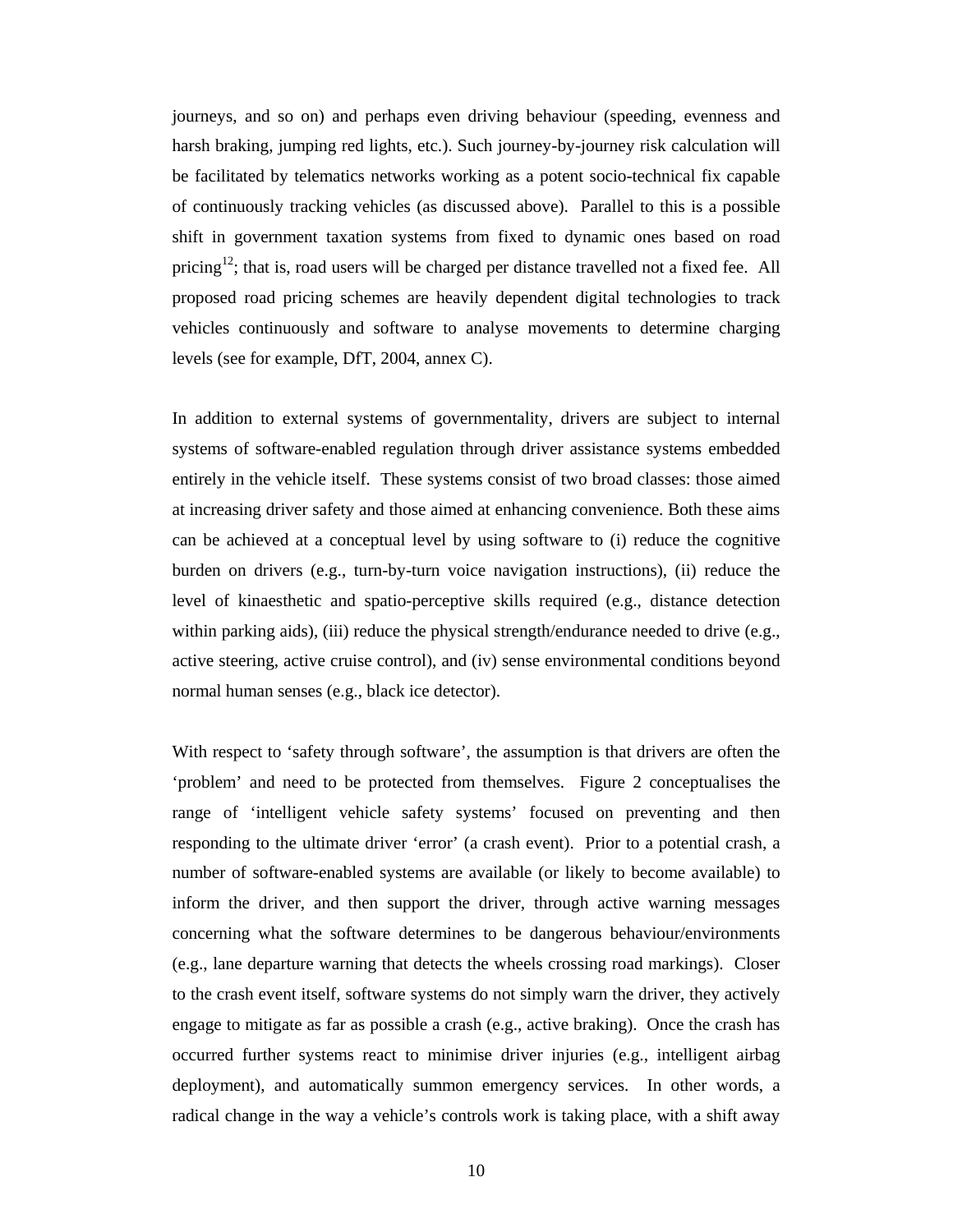from direct physical connection between the driver's embodied actions and mechanical response to software-mediated 'drive-by-wire' operations. In the case of 'smart' brakes, for example, a foot pressing down on the pedal does not operate hydraulically the brake itself, but rather sends a signal to an ECU, which determines the level of braking required algorithmically and in turn send out a signal to instruct the brake mechanism to operate. In contrast, many convenience technologies in luxury cars use software to try to remove aspects of 'drudgery' from driving. For example, keyless entry uses proximity radio signals to detect the body's arrival at the door; so-called 'memory seats' are able to automatically restore the particular settings for individual drivers; automatic wipers detect rain on the windscreen.

#### **New Forms of Automobility Governmentality**

Our thesis is that these various forms of software-enabled technologies are important because they are recasting the nature of governmentality with respect to automobilities. In short, our contention is that these systems represent the beginnings of a new mode of regulation – which we term *automated management* - that differs in several, fundamental ways from established forms of governmentality. The principal difference software makes being that of automation, which we define as the ongoing production of a process without the mediation of a person. In relation to automobilities, there are two distinct automated processes at work. First, existing forms of management undertaken by manual or electromechanical systems, and aimed at (self)regulating automobilities, are themselves being supervised by computer systems that automatically manage all aspects of the system. Second, computer systems are introducing wholly new forms of automated management, rather than augmenting older systems.

With respect to the first form of automation, traditional forms of surveillance such as camera systems are being made more effective through the automatic monitoring of a system and the application of penalties by algorithmic processing. Until relatively recently the recording of driver (mis)behaviour was limited, relying principally on the vision of police officers who were thinly scattered across the road network. Traffic police enforced a traditional surveillance model in that drivers were not aware of where officers might be, so were encouraged to discipline their driving in case they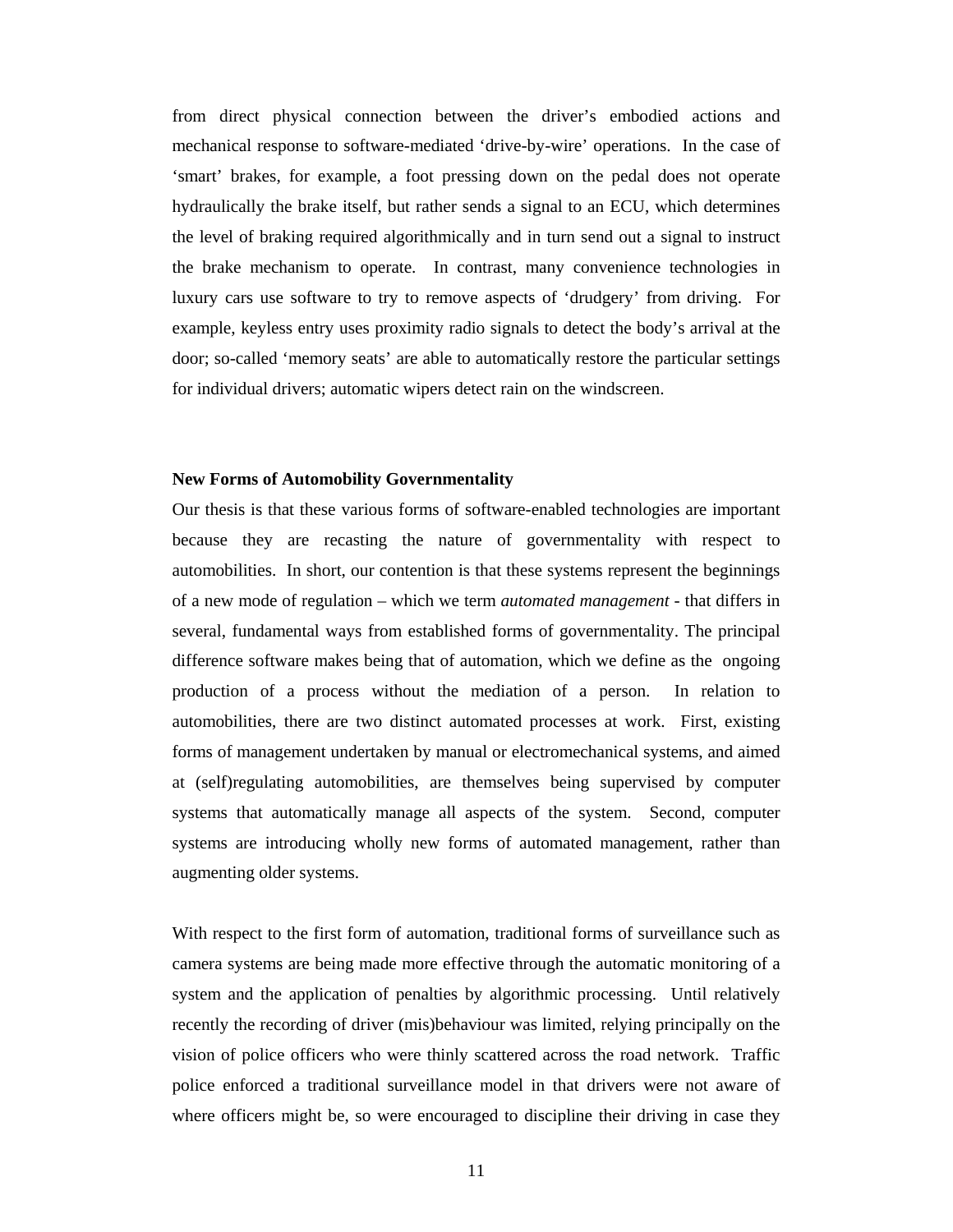encountered one. The first speed cameras started the process of automation, but the collection and processing of film, and the use of dummy boxes was only a partial improvement. New digital, networked cameras using ANPR provide a much more rigorous system of near real-time surveillance. Such developments are designed to instil a stronger regime of self-discipline, the main premise being that if drivers know they are being monitored more effectively they will drive more safely, reduce fuel consumption, maintenance and insurance costs, and refrain from illegal activities such as car the ft $^{13}$ .

In contrast to this automated version of existing systems of governmentality through surveillance, a new, and potentially much more powerful, form of automated management has emerged in recent years, that of capture. The capture model, as first conceived by Agre (1994), acknowledges that the mechanisms by which information is being gathered is increasingly an integral part of the same system that they seek to monitor and regulate (e.g., a computer system that logs its own use by an individual) and that these mechanisms in turn re-define and re-configure that system (e.g., change workplace practices), quite often in real-time. In other words, rather than an external surveillance system working to self-discipline, capture is an wholly internalised feature of an activity and actively reshapes behaviour by changing how that activity is undertaken. For example, cars designed in such a way that activities which external systems sought to self-discipline are re-shaped by the car itself – such as the code in the vehicle's ECU will not start the engine unless it senses that the driver's seat belt is clicked in place.

Agre (1994) argues that this mode of informational capture is possible because grammars of action have been imposed, and become integral, to systems. A grammar of action is a means of systematically representing aspects of the world, an organized language for modeling human behaviours. It provides a formal system of procedures for processing an activity. Agre (1994, p. 754) notes that "once a grammar of action has been imposed upon an activity, the discrete units and individual episodes of the activity are more readily identified, verified, counted, measured, compared, represented, rearranged, contracted for, and evaluated." The disciplining of behavior is integral to the system as it is an inherent aspect of the grammar of action – its rules and procedures of operation; it actively shapes how the system is used. For example,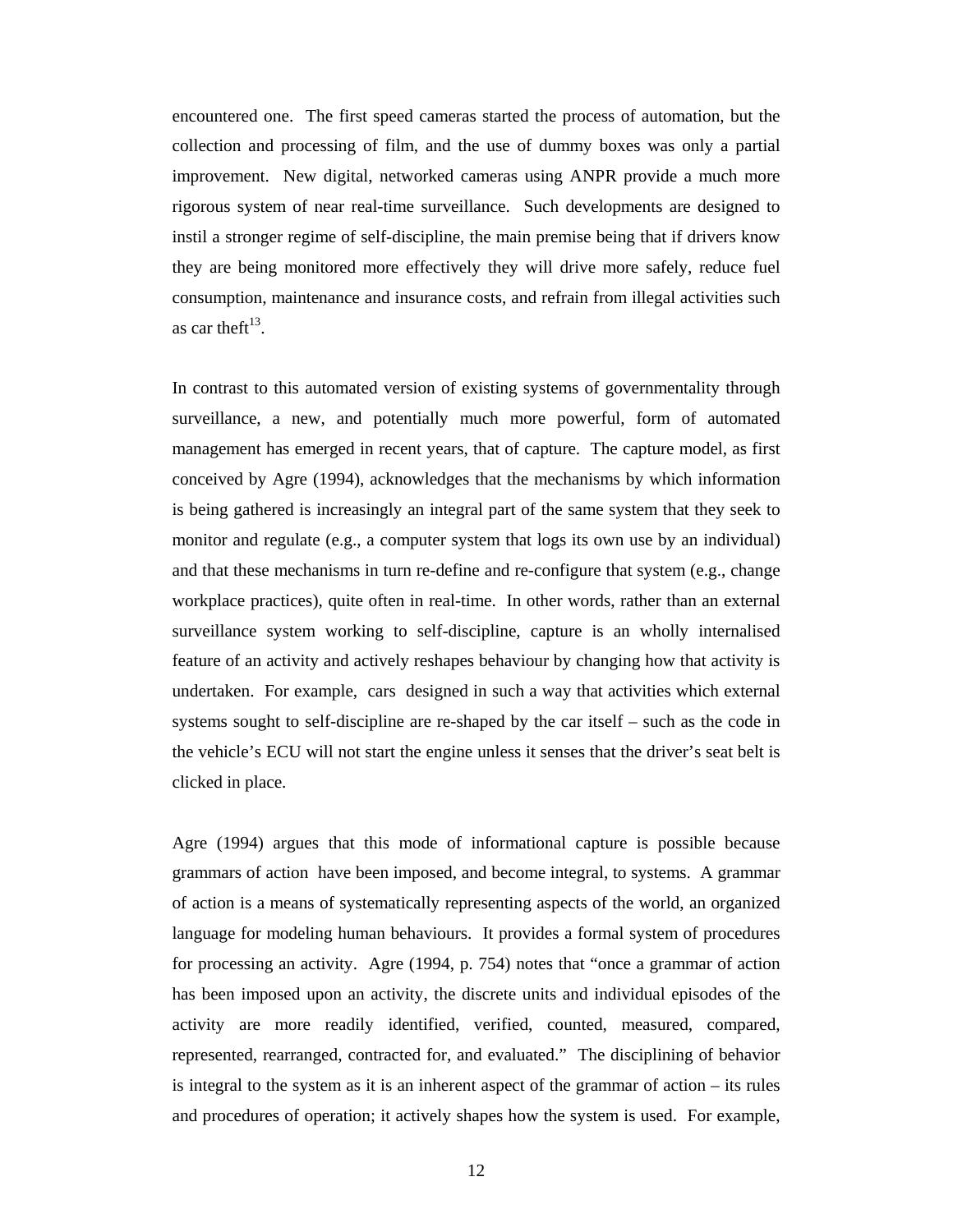the use of automated tollbooths using 'easy-pass' type tag technologies recast, in this case relatively subtle ways, how toll roads are used – the nature of the activity changes. This in turn "re-orders behavior so that it is more amenable to capture" (Wardrip-Fruin, 2003, p. 737); 'easy-pass' tags enables operators to collect and analyse car movement and automatically deduct a fee from a pre-paid account. In addition, they can be used to build up a profile of travel patterns and, calculate travel speeds between tolls (Bennett *et al.*, 2003).

Grammars of action lie at the heart of systems that utilize computing - databases consist of variables that represent people and things, and software is inherently rulebased, formalized and designed to process and model information. In other words, software used in relation to automobilities consist of grammars of action and these necessarily structure activity; they enable the employment of regulatory technologies that are 'smart' as opposed to 'dumb' (i.e., they have some awareness of their environment and ability to determine variable responses to this stimuli without recourse to human oversight). It is important to note, however, that grammars of action are contingent not deterministic. As Agre (1994, p. 752) notes, "people engaged in captured activity can engage in an infinite variety of sequences of action, provided these sequences are composed of the unitary elements and means of combination prescribed by the grammar of action."

If the grammar provides the rules by which the system works then the capta ontology supplies the accompanying vocabulary. Jensen (cited in Becker, 1952) details that capta are units of data that have been selected and harvested from the sum of all potential data. Here, *data* (derived from the Latin *dare*, meaning 'to give') is the total sum of facts that an entity can potentially 'give' to government or business or whomever is constructing a database. Capta (derived from the Latin *capere*, meaning 'to take') are those facts that those constructing the database decide to 'take' given that they cannot record or store everything (also Dodge and Kitchin, 2005b). A capta ontology then refers to the ontological structuring of the information generated and its representational form. In most computational systems capta are specified fields (e.g., driver age and gender, vehicle speed and engine temperature per time unit, etc.), the representational form are digital identification codes and numeric variables, and they are typically structured into relational databases. The ontology defines the limits to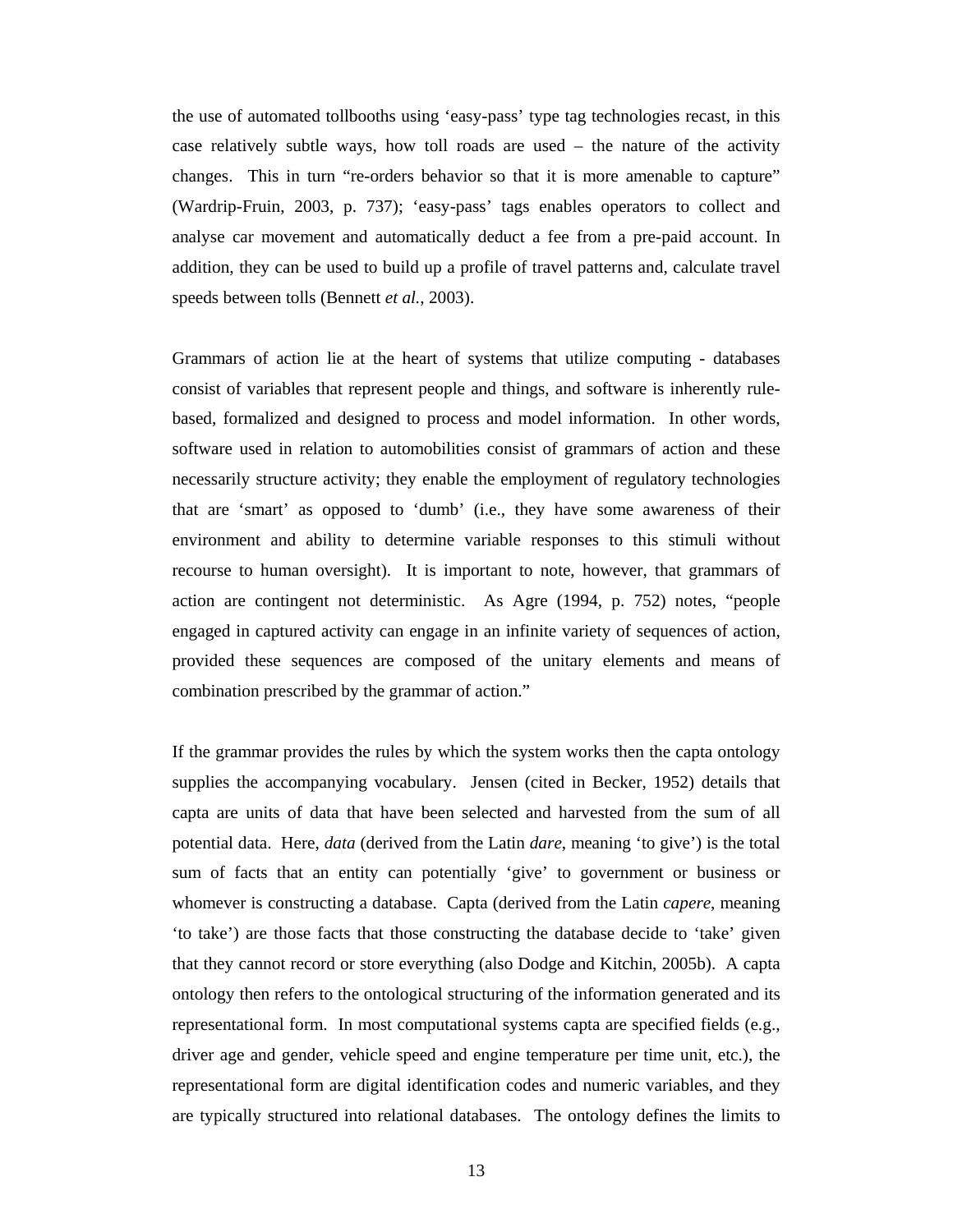the system as it can only process what it captures and represents. Together then grammars of action and capta ontologies provide a system of capture and regulation.

As noted, this capture model differs in several respects to more traditional forms of surveillance-based, disciplining/self-disciplining forms of governmentality (see Table 1; Agre 1994; Dodge and Kitchin, in press). For example, in the capture model, monitoring and regulation is an inherent part of the system rather than external to it, the mode of capture seeks to be exhaustive rather than threatening exhaustivity , it is fully automated rather than operated by people, it is increasingly distributed, mobile and operates in real-time rather than being static, and it is more diversely employed rather than being the preserve of the state. In the latter case, it is clear that a diverse set of interests are seeking to implement new capture systems. On the one hand, state agencies are a significant driver of new technologies, pushing their development for reasons of efficiency and congestion reduction (improved traffic management), safety, law enforcement, security (from terrorist threat), revenue recovery and anti-fraud (catching untaxed cars and unlicensed drivers). On the other hand, are business interests such as car manufacturers, insurers, rental car companies, garages and mechanics, and other third parties such as transport planners and road safety campaigners argue that such technologies provide value-added services, reliable journeys, cost-effectiveness, enhanced driver experience, risk reduction and so on.

Of particular note with regards to automobilities is the extent to which automated surveillance and capture systems work together. For example, automated surveillance are external systems that work through (self)disciplining. Within the surveillance system itself a capture model is at work redefining how drivers are assessed and processed. In other words, the surveillance technologies can work as collectors of fields of capta concerning road use that can be automatically cross-checked, via grammars of action, against fields related to driving licenses, vehicle ownership, insurance, road tax, road worthiness, and so on. That is, once captured they are subjected to grammars of action which have reshaped how fines and penalties are applied. The effect of this hybridisation of automated surveillance and capture systems is to make automobilities into an increasingly legible landscape - "simple and visible forms of order" (Curry *et al.*, 2004, p. 359).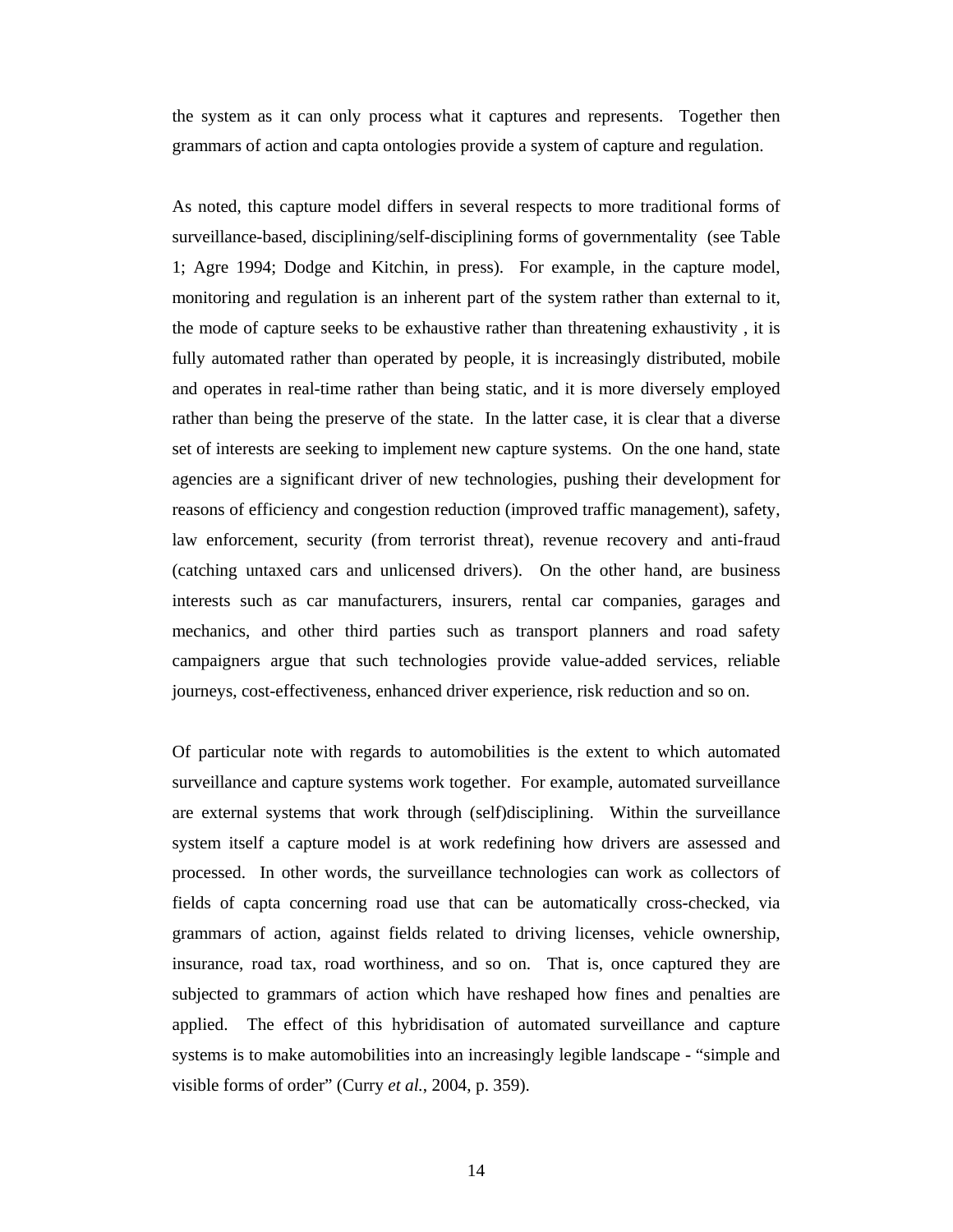#### **Automatic Production of Driving Space**

Cars "exert an awesome spatial and temporal dominance over surrounding environments, transforming what can be seen, heard, smelt and even tasted." (Sheller and Urry, 2000, p. 746)

One of the main effects of governance through systems of automated management is that they create new socio-spatial arrangements – they automatically produce space by actively shaping road environments, vehicle performance and handling, and driver behaviour (either inherently as a grammar of action or through external surveillance disciplining). Here, we conceive of space in ontogenetic terms wherein space is seen to be constantly bought into being through practices of people in combination with software (Dodge and Kitchin, 2005a). That is, space is endlessly re-created in the moment; it is "a continuous process of matter and meaning taking form as divergent realities - technical and non-technical, human and non-human, living and non-living constantly come into contact to create new conditions." (Dodge and Kitchin 2005a, p. 178). Importantly, new software-enabled technologies make a difference because they alternatively modulate the form, function and meaning of space – they produce driving spaces in new ways. They do this, we hypothesise, in at least four ways, affecting access, movement, flow, and spatial behaviour.

## *Access*

"The gates and barriers that contain, channel, and sort populations and persons have become virtual." (Lyon, 2003, p. 13)

One of the principal tasks of many of the new software-enabled technologies is to regulate the access of vehicles to certain spaces. In other words, they constitute what Graham (2005) refers to as 'software-sorted geographies'. Such geographies include those enabled through grammars of action embedded within the driving-scape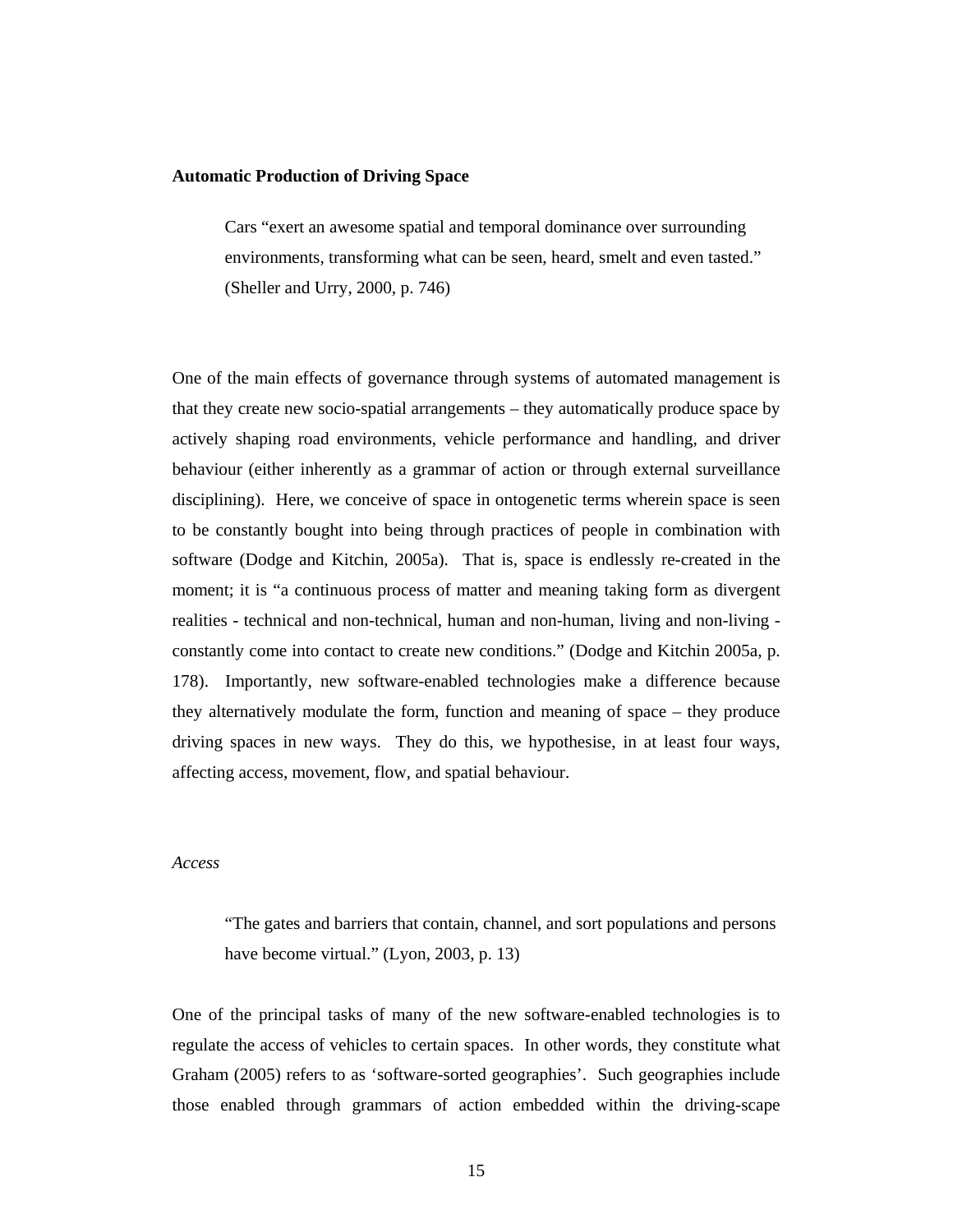including congestion charge zones (ANPR cameras), toll roads ('easy-pass' tags), garages (door-opening transponders), car-parks (swipe cards and smart meters), and those that seek to regulate access to the system as a whole such as government agency systems that keep track of capta on driver licenses (and any penalties) and vehicle tax payments, and grammars of action in insurance systems that note whether a driver has insurance cover and calculates rates on the basis of risk. In both cases, softwareenabled technologies ensure differential access on basis of certain criteria, usually identity or ability/willingness to pay, and thus ensure that the transport system is appropriately segmented; those who are entitled have access to right parts of the system and those who do not are excluded. Of concern to some commentators is that financially based, software-driven 'social sorting', works to benefit well-off drivers while penalising the poor and those classified as higher risk (see also Lyon, 2003), either by denying them access to a section of road or area, forcing them to take more expensive routes in terms of time and distance, or by having to pay higher premiums ('discrimination-by-postcode' where poorer areas tend to have high premiums due to higher crime rates). Such sorting thus works to further marginalise and exclude poorer sections of society from essential infrastructure.

## *Movement*

A specific set of software-enabled technologies focus on precisely locating vehicles and tracking their movements through the road system. These systems' grammar of action use capta from GPS and telematic networks to monitor in real-time a vehicle's location in space-time and other ancillary capta such as speed and direction of travel. Generally the systems serve two purposes. On the one hand they perform as personal navigation aids augmenting the driver's knowledge to find the fastest, shortest, or most efficient route between locations; ultimately it should be impossible for drivers to get  $\mathrm{lost}^{14}$ . On the other, they are disciplining devices used by concerned parties (rental companies, parents, police) to generate continuous tracks of capta revealing the position of vehicle and potentially the driving habits of the driver. In both cases they influence how space is bought into being by changing how planning/tracking movement is performed (Dodge and Kitchin, 2005a).

Furthermore, there are significant ancillary socio-spatial impacts in terms of privacy because driving is becoming a much less anonymous activity. Clearly, this is part of a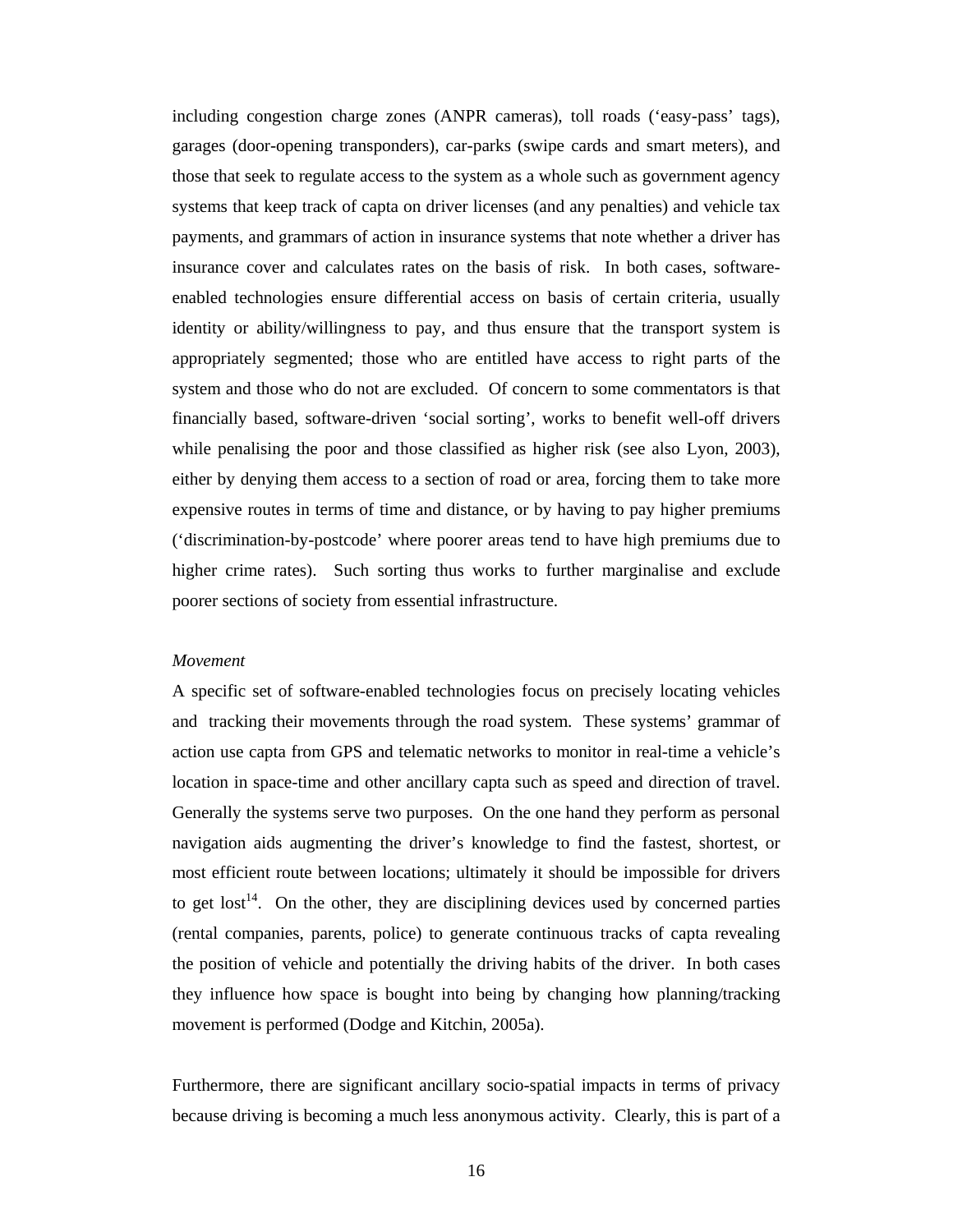long ongoing process, including the mandatory displaying of license plates on all vehicles and the deployment tachographs (so-called 'spy in the cab') in lorries and coaches to enforce professional drivers' working hours. However, the software grammars of action in movement monitoring system are much more invasive and likely to be widely implemented and mandatory through schemes such as road use charging and pay-as-you-drive insurance that will generate detailed and continuous capta streams. As such, these schemes are threatening to make the "disappearance of disappearance" (Haggerty and Ericson, 2000, p.619) absolute within the automobility assemblage.

#### *Flow*

Traffic management systems, rather than concentrating on specific vehicles, seek to monitor and regulate the traffic system as a whole and in particular the efficient flow of vehicles. As noted above, such systems now consist of a highly complex assemblage of networked infrastructure (e.g. vehicle sensors, traffic lights, variable warning signs, and so on) and sophisticated software programs to manage them. Depending on the capta of traffic levels and weather conditions the grammars of action in traffic management systems actively, and automatically, reshape the system by controlling in real-time how vehicles can negotiate the road network.

The grammars of action within traffic management systems are also beginning to be able to automatically demassify flows, to apply differential rules for different classes of road user. Co-ordinated control by the SCOOT software used in central London and other British cities, for example, allows traffic light phasing to be changed dynamically to prioritise access for buses at busy junctions as well as providing a socalled 'green-wave' facility for emergency vehicles<sup>15</sup>. As well as easing flow, certain grammars of actions are specifically being targeted to block the flow of other classes, particularly those breaking the law and of interest to the police. For example, in Britain, the police's push for national ANPR monitoring capacity has been proselytised as "deny criminals the use of the roads" (ACPO, 2005) by making the risk of being caught driving illegally into a certainty.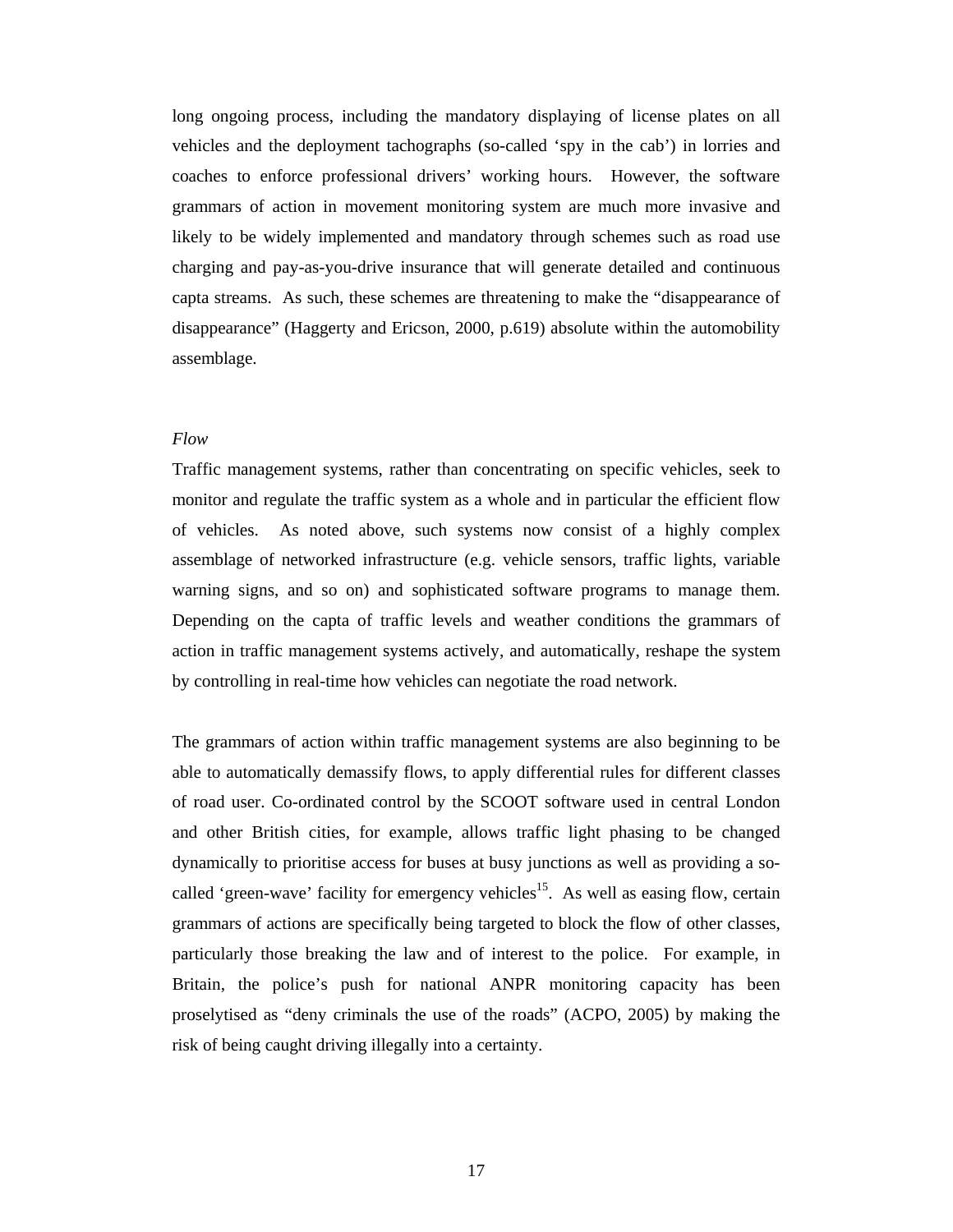#### *Spatial behaviour*

A number of automated management systems are designed to regulate the spatial behaviour of drivers. They consist of two broad types. First, internal, vehicular management systems that monitor and record the driver's actions in terms of speed, gear use, etc. They are designed to reshape how people drive around the road system to increase safety and enjoyment, although they are largely invisible to the driver These systems are increasingly being used by car manufacturers to evaluate warranty claims and insurers to verify liability. Second, automated surveillance systems such as speed, bus-lane, and red-light cameras, and radar-activated speed warning signs are being used to (self)discipline driver's spatial behaviour in terms of speed and use of the network. In both cases, the systems are sold on the basis of making driving more secure, safe and law-abiding. At a wider level, the financial implications of driving (cost of vehicle, tax and insurance; tolls and fines) reshapes the use of roads including decisions concerning (deciding not to make the journey, changing the time of the journey, taking a cheaper route, using public transport). It is likely that pay-as-youdrive systems will further reshape spatial behaviour and this is likely to be highly socially segmented.

#### *Gaps in automated management*

Despite the shift towards a mode of automated management it is clear that there are still significant gaps in its application that mean that it can be resisted, subverted, and avoided. Consequently, the automatic production of driving space is uneven and unequal. At a basic level, there is a marked variation in the implementation of automated technologies within automobility infrastructures. At the macro-scale, there are large variation between countries and cities depending on government policy, institution will and spending regimes. For example, Britain has far more embraced the rolling out of such infrastructure than say Ireland. And within Britain, London has had a disproportionate investment in such systems than other cities. In part this is because of the severe congestion in the city, but also because of wider anti-terrorist initiatives. At a more micro-scale, major highways and motorways are much more likely to be surveyed and regulated through automated technologies than minor roads and residential streets. (Interestingly, these places in the assemblage have often been subject to physical traffic 'calming', the disciplining of drivers through 'dumb' road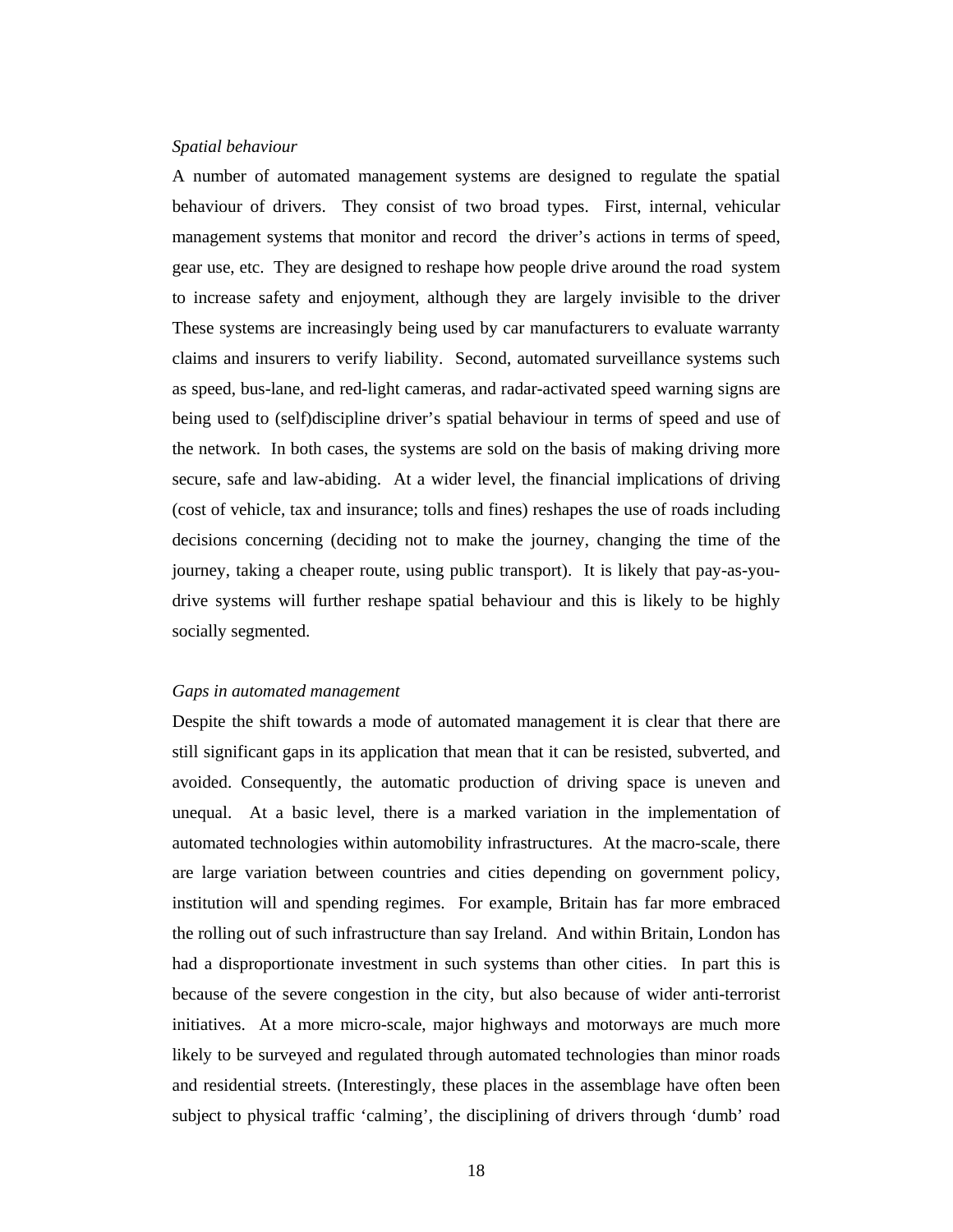humps, chicanes, and width constrictions.) This is because volume of traffic needs to be regulated with regards to flow and tolls. In addition, there is an uneven application across drivers and vehicles. For example, depending on age and previous penalties drivers can be software sorted with regards to insurance, finance for buying vehicles, and so on. Newer and more expensive vehicles are those that are more likely to be full-up with software grammars of action within sophisticated engine management systems, GPS navigation tools, and so on.

Beyond, infrastructural unevenness, traditional forms of evasion still persist such as driving stolen vehicles, driving without tax and insurance, and using false plates. As a measure of this continuing *un-*governmentality of automobility, in England and Wales in 2003 there were 5,244,000 recorded motoring offences, including 2,223,000 speeding violations and 1,058,000 parking infractions (DfT, 2005, p. 145). It is envisaged that routinised, wholesale capta gathering via ANPR and later EVI when coupled with grammars of action to do cross-database matching will force unlicensed, uninsured and untaxed cars off the roads to a significant degree (ACPO, 2005; HoC, 2004). Yet this work in Britain is to be self-funded by fine income generated, an acknowledgement that governmentality is partial (and needs to be partial in order to fund the system of governmentality!).

In addition, new forms of counter-measures are being devised through the use of technologies that provide grammars of action to drivers to resist other aspects of governmentality. For example, GPS-enabled speed camera detectors that warn drivers when they are approaching the site of a camera. These are being complemented by protests against some technologies, such as the vocal anti-speed camera campaigns in the UK which has argued that employment of automated management is more about local revenue raising than improving road safety. There is also a community of car enthusiasts who rather than mod'ing the materiality of their vehicles are hacking into software hidden in the ECUs (Vespremi, 2004). By rewriting the code, they are changing the grammars of action to maximise car performance. Hackers have also been interested in exploiting the grammars of action elsewhere in the automobility assemblage - the most obvious being able to control traffic lights, setting them to green on approach using home-made (and illegal) 'traffic signal pre-emption devices' (Poulsen, 2005).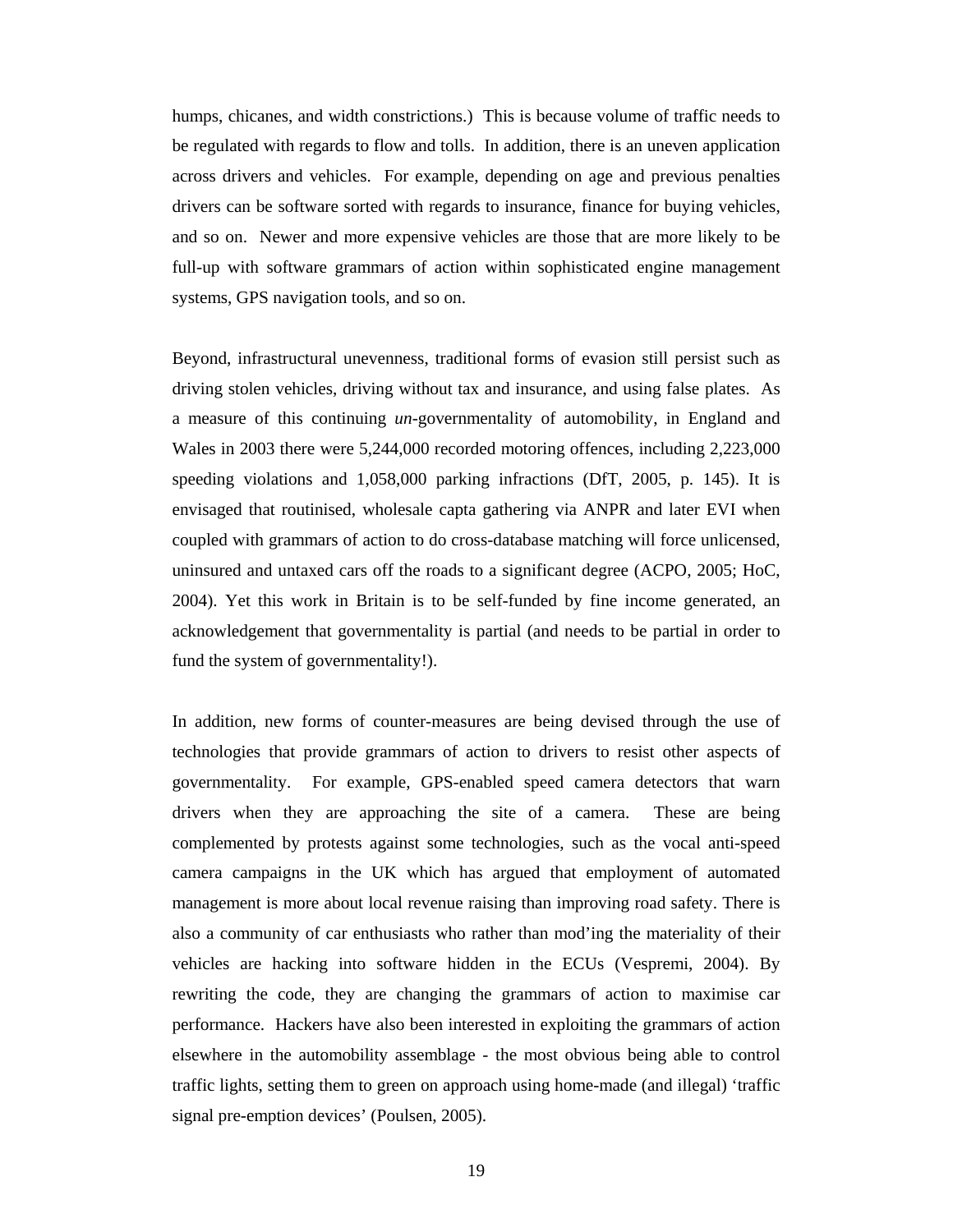## **Conclusion**

In this paper we have documented the important ways in which software systems are being used to more effectively manage automobility through the increasingly automatic production of drivers and driving spaces. As detailed, road infrastructure is being virtualised through the embedding of digital, networked technologies that monitor and regulate the traffic flow in real-time; effective movement of vehicles are increasingly reliant on diagnostic sensors and embedded ECUs, to drive and software to second guess human behaviour and correct for 'errors'; and drivers are increasingly enveloped in a myriad of databases that verify their status and profile their driving habits. In short, road infrastructure, vehicles and drivers are becoming evermore reliant and caught up in digital, networked technologies and their associated information systems, to the extent that automobilities would be highly dysfunctional if any of the systems' fail. For example, city streets quickly become gridlocked if a integrated management system for controlling traffic lights crashes, as evidenced by failure of 800 traffic lights in July 2002 in London. At the start of the morning rushhour a software update on Transport for London's SCOOT system failed leading to a loss of central co-ordination with lights having to fall back onto local sequencing patterns, which in turn led to significantly higher levels of congestion<sup>16</sup>.

These new systems, we contend, are changing in radical ways the nature of governmentality with respect to automobilities through a process of automation, creating a system we have termed automated management. Here, the practice of regulation is transferred from electromechanical technologies that need manual supervision and processing to digital systems that use software algorithms as grammars of action to automatically process capta. As we have detailed, automated management consists of two interlocking sets of regulatory technologies: automated surveillance that seeks to enforce more effective (self)disciplining and capture systems that actively reshape activity. These technologies work together to create hybrid systems of governmentality that are dynamic, work in real-time, and are exhaustive in their operation. As such, they work to shift governmentality from an oligoptical arrangement to a more panoptic one that is distributed across space and diffused among many institutional actors.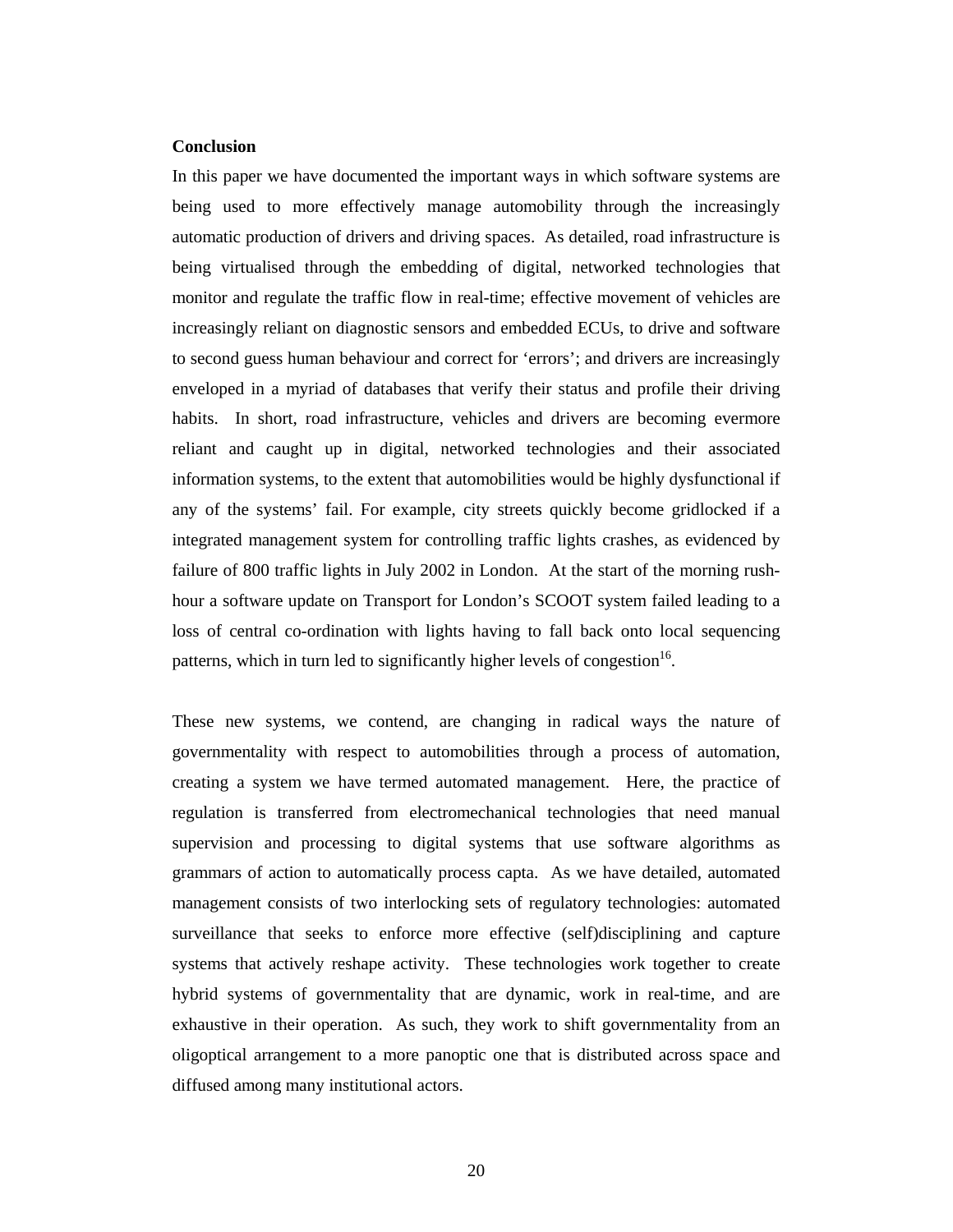We argue that automated management works to alter the automobilities assemblage by creating new socio-spatial arrangements with respect to access, movement, flow, and spatial behaviour, changing the conditions under which particular spaces, at particular times, are beckoned into being (see also Dodge and Kitchin, 2005a). Technologies such as ANPR monitoring, 'easy-pass' tags, and transponders regulate the access of vehicles to different parts of the automobilities network. GPS and telematics can be used to monitor a vehicle's position and movement precisely in space-time in real-time. Traffic management systems seek to manage the efficient flow of traffic across a road network. Automated surveillance systems (self-) discipline, and vehicle management systems reshape, how people drive around the road network. That said, as with previous modes of governmentality there are significant gaps and unevenness and social inequality in its application. As a consequence, the automatic production of driving spaces varies across people and place.

While we, and others, have made a start to try and think through the socio-spatial implications of the application of software and distributed technologies to automobilities, there is clearly much more to done. In particular, there is a need to more fully tease out: how such technologies automatically produce space with respect to access, movement, flow and spatial behaviour through detailed case studies; the extent to which such productions are uneven, unequal and scaled from the local to the transnational; the socio-spatial implications of such productions with regards marginalisation, exclusion, privacy and the segmented geographies of travel, the differential geographies of (real and perceived) risk, and the unequal geographies of production and consumption; and the interrelationship between state and supra-state policy, commercial interests, community activism, individual resistance and evolving forms of automobilities and associated productions of space. This is challenging because while the material carapaces of capture systems are partially visible in terms of the detectors and input devices that harvest capta, the more important grammars of action are internalised and invisible to observation and inaccessible to critical analysis (see also, Graham, 2005). That said, we think that such research will be a highly productive venture as vehicles increasingly become computers on wheels driving through virtualised landscapes by machine-readable drivers.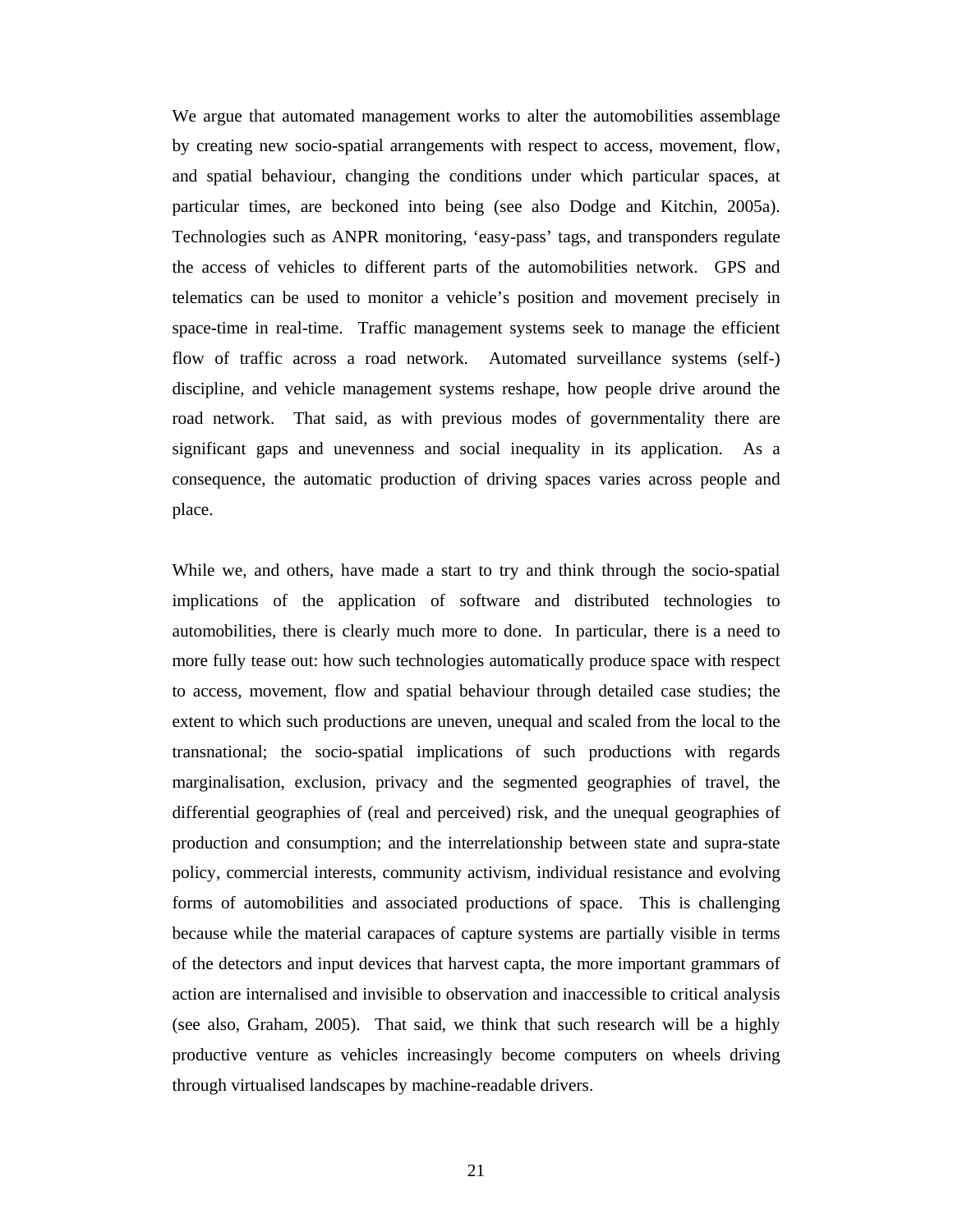## **References**

ACPO, 2005. ANPR strategy for the police service, 2005/2008. ACPO ANPR Steering Group, March, <www.acpo.police.uk/asp/policies/Data/anpr\_strat\_2005- 08\_march05\_12x04x05.doc>.

Agre, P.E., 1994. Surveillance and capture: Two models of privacy. Information Society 10(2), 101-127. Reprinted in: Wardrip-Fruin. N., Montfort, N. (eds.), 2003, New Media Reader. MIT Press, Cambridge, MA., pp. 740-760.

Austen, I., 2003. Your brake pads may have something to say (by email). The New York Times, March 27, <www.nytimes.com/2003/03/27/technology/circuits/27next.html>.

Baard M., 2005. Brit license plates get chipped. Wired News, August 9, <www.wired.com/news/privacy/0,1848,68429,00.html>.

Becker, H., 1952. Science, culture, and society. Philosophy of Science 19(4), 273- 287.

Bennett, C., Raab, C., Regan, P., 2003. People and place: Patterns of individual identification within intelligent transportation systems. In: Lyon, D., (ed.), Surveillance as Social Sorting: Privacy, Risk and Digital Discrimination. Routledge, London, pp. 153-175.

Bunszel, C., 2002. Intelligent cars, intelligently. Electronic News, July1, <www.reedelectronics.com/electronicnews/article/CA189592>.

Coaffee, J., 2004. Rings of steel, rings of concrete and rings of confidence: Designing out terrorism in central London pre and post September 11th. International Journal of Urban and Regional Research 28(1), 201-211.

Curry, M.R., Philips, D.J, Regan, P.M., 2004. Emergency response systems and the creeping legibility of people and places. The Information Society 20, 357-369.

DfT, 2004. Feasibility study of road pricing in the UK. Department for Transport. 20 July. Annex C: Charging technologies and existing schemes, <www.dft.gov.uk/stellent/groups/dft\_roads/documents/divisionhomepage/029798.hcs p>.

DfT, 2005. Transport Statistics Great Britain: 2005, Annual Report. Department for Transport. The Stationery Office, London.

Dodge, M., Kitchin, R., 2004. Flying through code/space: The real virtuality of air travel. Environment and Planning A 36(2), 195-211.

Dodge, M., Kitchin, R., 2005a. Code and the transduction of space. Annals of the Association of American Geographers 95(1), 162-180.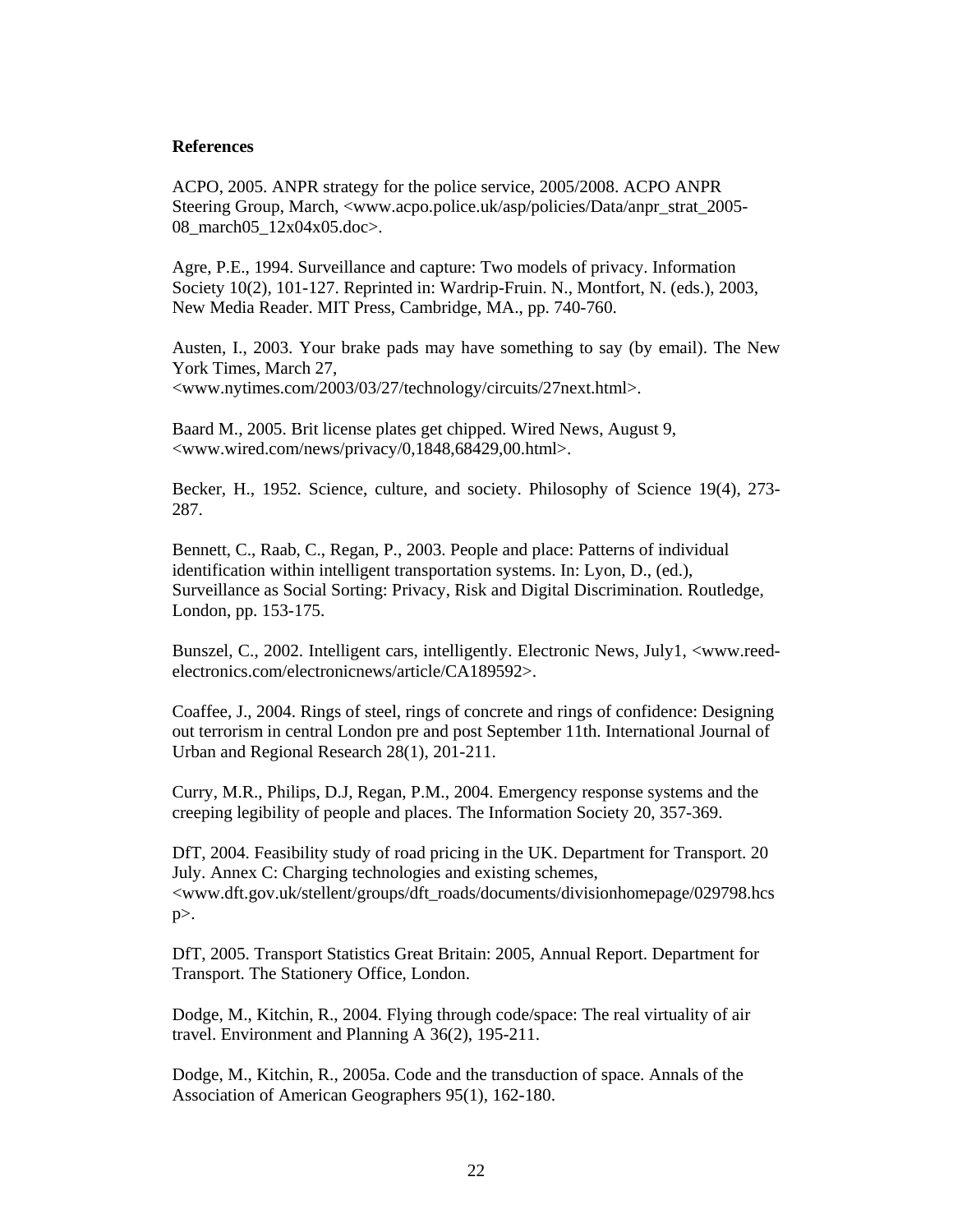Dodge, M., Kitchin, R., 2005b. Codes of life: Identification codes and the machinereadable world. Environment and Planning D: Society and Space, in press.

Dodge, M., Kitchin R., in press. Software and the mundane management of air travel. In: Braman, S., Malaby, T., (eds.) Command Lines. Rutgers University Press.

Duvall, M., 2005. Software bugs threaten Toyota hybrids. Baseline Magazine, August 4 <http://www.baselinemage.com/print\_article2/0,1217,a=157418,00.asp>.

Elliot, C., 2004. Some rental cars are keeping tabs on the drivers. The New York Times, January 13 <www.nytimes.com/2004/01/13/business/13gps.html>.

Featherstone, M., 2004. Automobilities: An introduction. Theory, Culture & Society 21(4/5), 1–24.

Gilbert, A., 2005. States to test ID chips on foreign visitors. CNET News.com, January 26 <http://news.com.com/2102-1039\_3-5552120.html>.

Graham, S., 2005. Software-sorted geographies. Progress in Human Geography 29(5), 562-580.

Haggerty, K., Ericson, R., 2000. The surveillant assemblage. British Journal of Sociology 51(4), 605-622.

Higgs, E., 2001. The rise of the information state: The development of central state surveillance of the citizen in England, 1500–2000. Journal of Historical Sociology 14(2), 175-197.

HoC, 2004, Cars of the Future, Seventeenth Report of Session 2003–04 House of Commons Transport Committee, Vol. I, HC319-I , November. The Stationery Office Limited, London.

<www.publications.parliament.uk/pa/cm200304/cmselect/cmtran/319/319.pdf>

Jakle, J.A., Sculle, K.A., 2004. Lots of Parking: Land Use in a Car Culture. University of Virginia Press, Charlottesville, VA.

Kariatsumari, K., 2005. Packing more electronics into cars. Nikkei Electronics Asia, September, pages 28-31 <http://neasia.nikkeibp.com/neasiaarchivedetail/002049>.

Lyon, D., 2003. Surveillance as social sorting: Computer codes and mobile bodies. In: Lyon, D., (ed.), Surveillance as Social Sorting: Privacy, Risk and Digital Discrimination. Routledge, London, pp. 13-30.

Oliver, M., 2004, They have your number. The Guardian, July 29, <www.guardian.co.uk/print/0,3858,4980979-105744,00.html>.

Poulsen, K., 2005. Traffic hackers hit red light. Wired News, August 12, <www.wired.com/news/autotech/0,2554,68507,00.html>.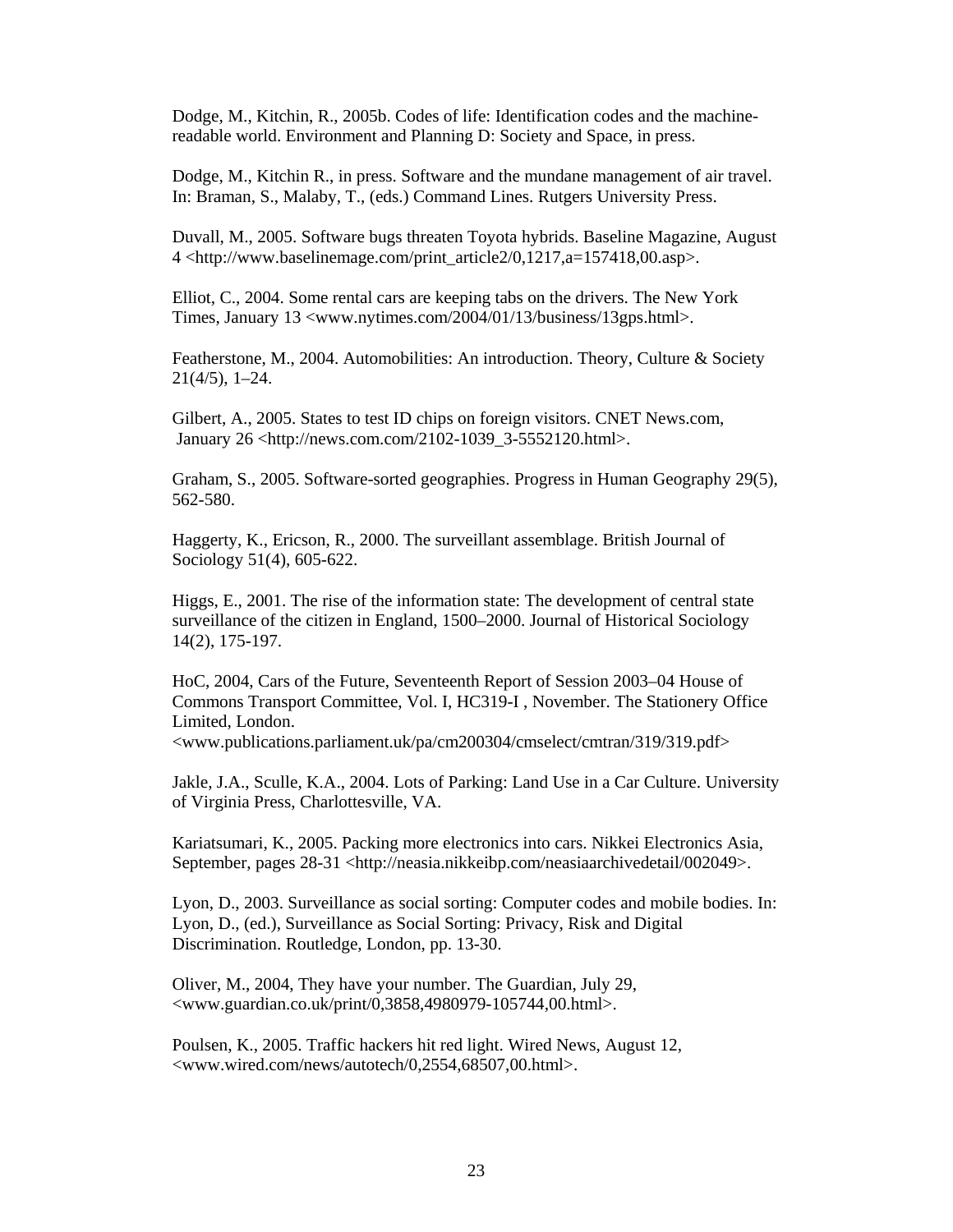PRNewswire, 2004. OnStar achieves another first as winner of Good Housekeeping's 'Good Buy' award for best service. December 3, <http://finance.lycos.com/qc/news/story.aspx?story=45410120>.

Sheller, M., Urry, J., 2000. The city and the car. International Journal of Urban and Regional Research 24(4), 737-757.

TfL, 2003. ITS in London: How intelligent transport systems are helping to get London moving, October. Transport for London, <www.transportforlondon.gov.uk/streets/pdfdocs/intelligent-transport-systems.pdf>.

Thrift, N., 2004. Driving in the city. Theory, Culture & Society 21(4/5), 41-59.

Thrift, N., French, S., 2002. The automatic production of space. Transactions of Institute of British Geographers NS 27, 309-325.

Vespremi D., 2004. Car Hacks and Mods for Dummies. For Dummies Publishing, New York.

Wardrip-Fruin, N., 2003. Introduction to surveillance and capture: Two models of privacy. In: Wardrip-Fruin, N., Montfort, N., (eds.), New Media Reader. MIT Press, Cambridge, MA., pp. 737-739.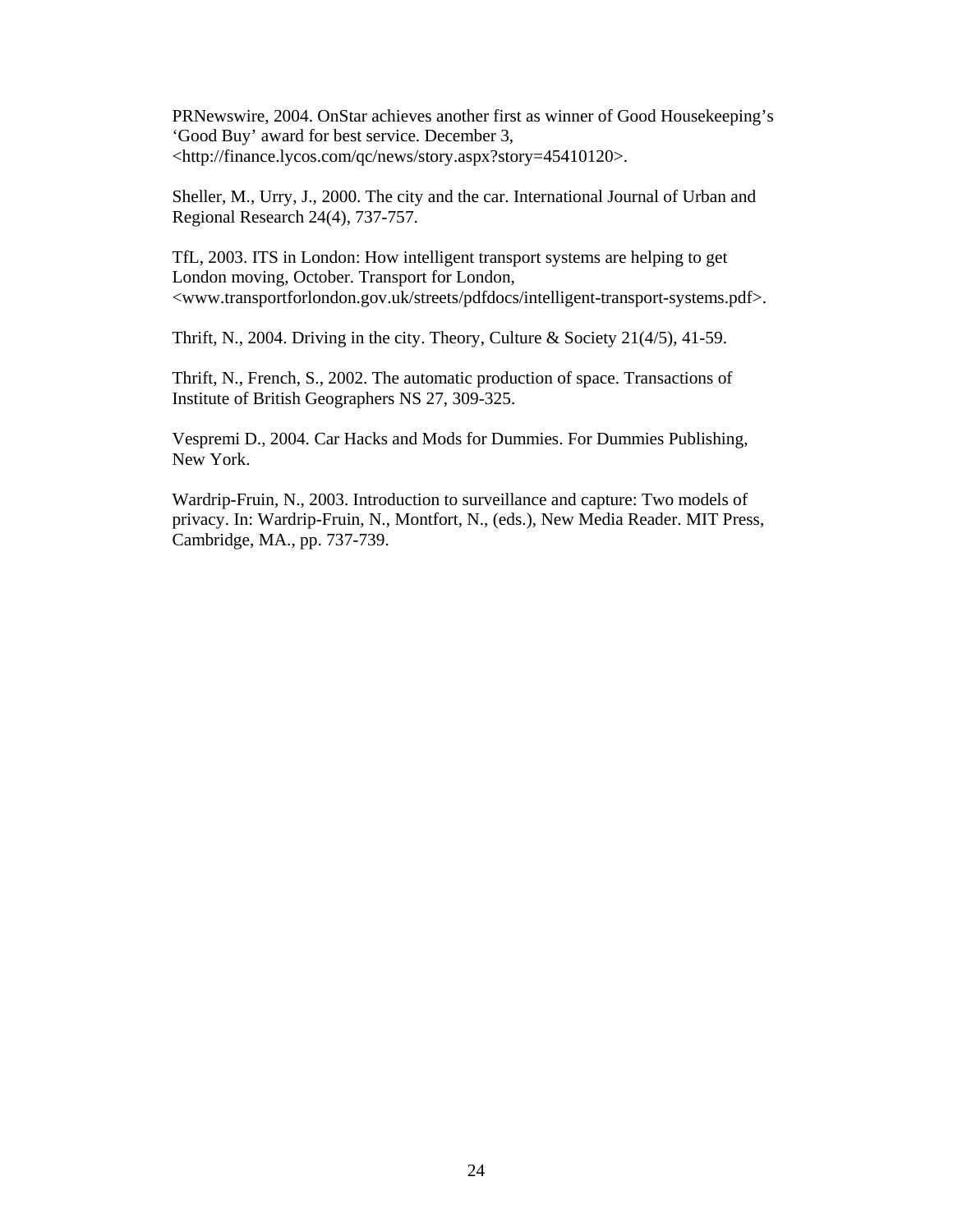| <b>Parameters</b> | Surveillance model                                                      | Capture model                                                       |
|-------------------|-------------------------------------------------------------------------|---------------------------------------------------------------------|
| Metaphor          | Vision                                                                  | Linguistic                                                          |
| <b>Site</b>       | Collection of information external to a<br>system                       | Capture of information inherent to a system                         |
| Extent            | Selective, but threatens exhaustive                                     | Exhaustive                                                          |
| Mechanism         | Disciplines through self-disciplining                                   | Manages by reshaping activity                                       |
| Visibility        | Always visible                                                          | Often hidden, sometimes deliberately secret                         |
| Capta             | Collected information is representation                                 | Captured information is representation and<br>product               |
| Agency            | People operated (e.g. somebody<br>watches the camera or reads the file) | Software operated (e.g. automated)                                  |
| Viewfield         | Static (at fixed points with fixed views)                               | Typically distributed and increasingly mobile                       |
| Temporality       | Partially dynamic, usually used<br>retrospectively                      | Dynamic - updates and potentially regulates<br>in real-time         |
| Organization      | Centrally organized and structured<br>(statist)                         | Diverse, locally organized, institutionally<br>structured (network) |
| Predictability    | Non-predictive                                                          | Sometimes predictive, facilitates simulation                        |

Table 1: Contrasting surveillance and capture models of governmentality. (Source: Dodge and Kitchin, in press.)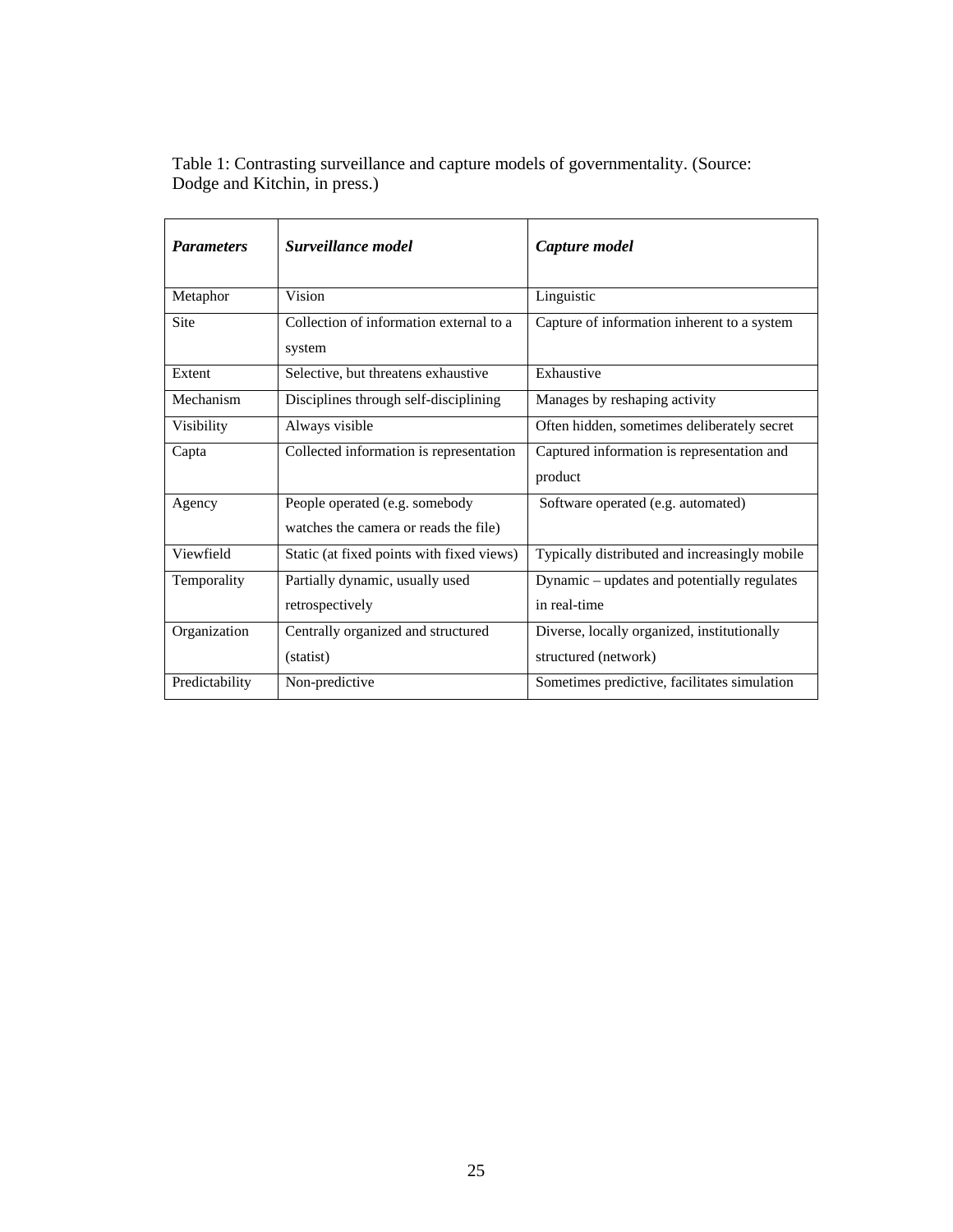## **Figures**



Figure 1: Vehicle management systems: 'computers on wheels' (Source: Kariatsumari 2005: 30).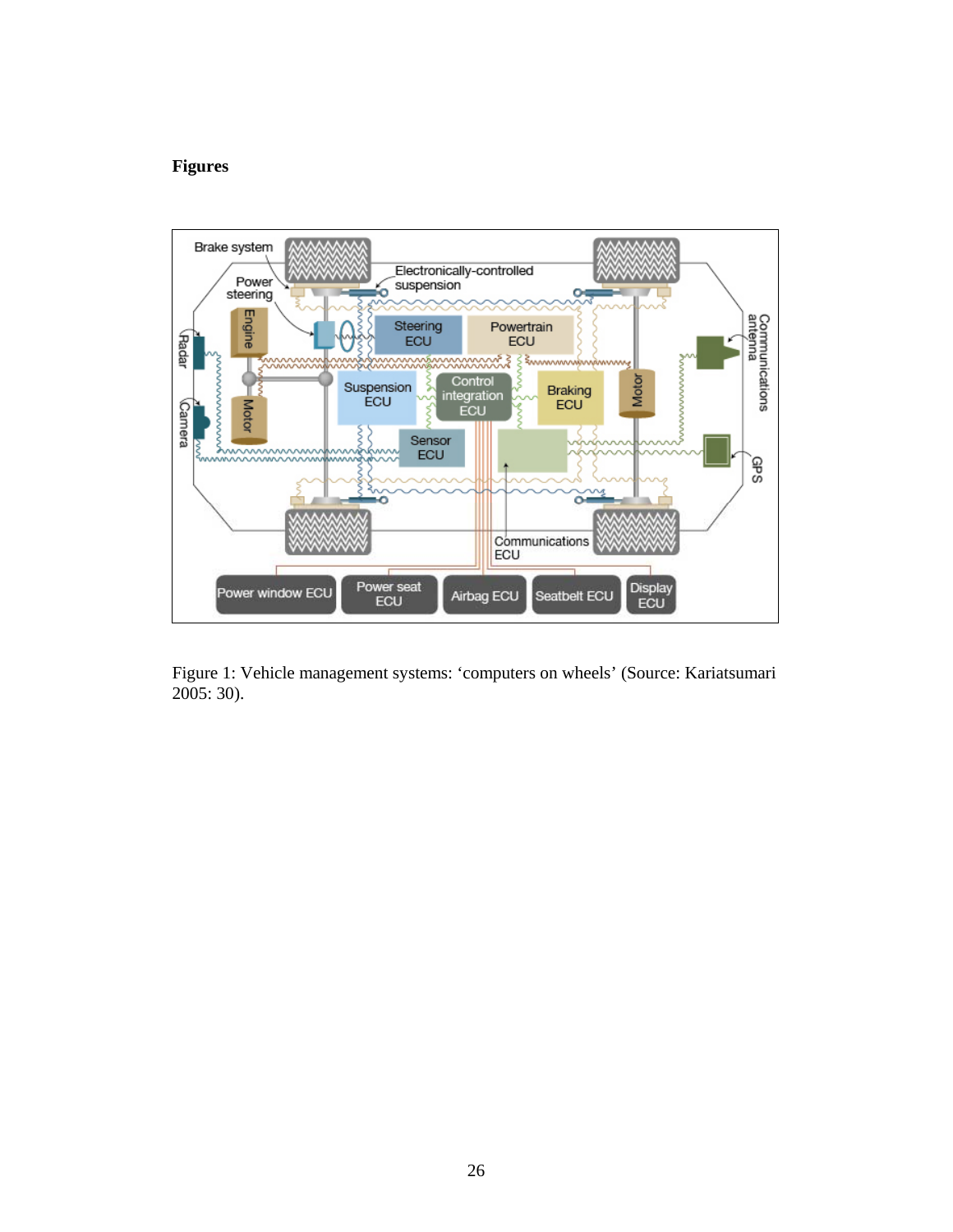

Figure 2: eSafety system and technologies concept diagram. (Source: eSafety project flier, 2005, page 10, <www.escope.info/index.html?file=312>.)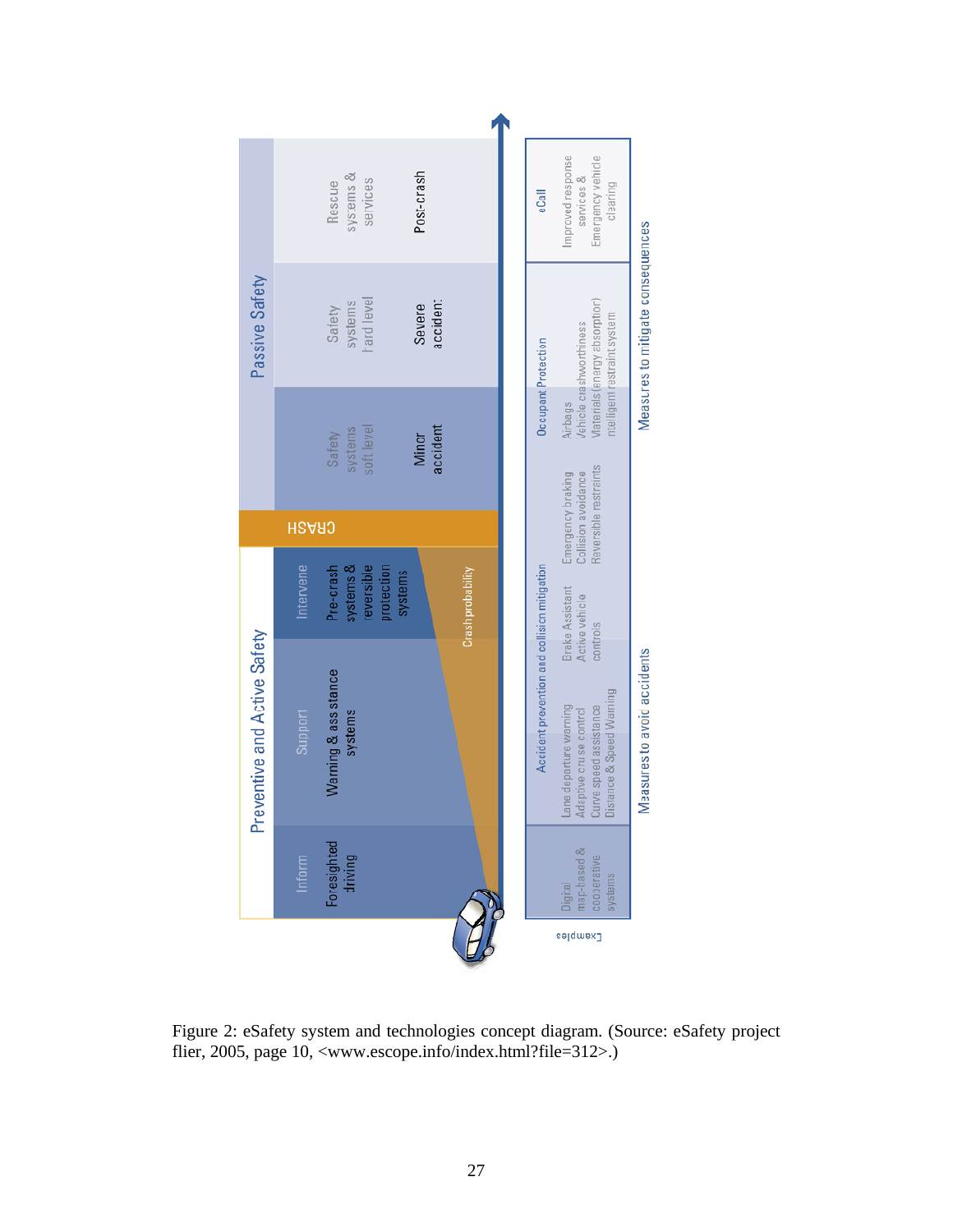$2$  The VIN (Vehicle Identification Number) is a 17 digit code, stamped physically into the chassis of all vehicles, that specifies the marker, the place and year of manufacture, the model and an individual serial number. It was adopted as a global identification code in 1978 as ISO 3779 standard. It is designed primarily to deter theft and prevent fraud.

<sup>3</sup> Traffic Management, November 2003 <www.transportforlondon.gov.uk/streets/dtm/pdf/getting-london-moving.pdf>.

<sup>4</sup> Capital Cams, Transport for London, October 2005, <www.tfl.gov.uk/tfl/capitalcams/index.shtml>.

5 TrafficMaster, UK Network, October 2005, <www.trafficmaster.co.uk/page.cfm?key=network>.

<sup>6</sup> Details from Congestion Charging fact sheets: camera enforcement, Transport for London, undated, <www.tfl.gov.uk/tfl/cclondon/cc\_fact\_sheet\_enforcement.shtml>.

 $7$  Ford studies "intelligent" cars and highways, February 27, 2004 <www.canadiandriver.com/news/040227-3.htm>.

 $8$  As a consequence, vehicles are increasingly exhibiting unexpected, and hard to diagnose, failures due to software 'glitches'. Just as users have become accustomed to software upgrades and continuous security patches on their PC, so drivers will require the same to keep their car moving.

 $9^9$  Details are available at  $\langle$ www.escope.info $\rangle$ .

 $10$  Details available at  $\langle$ www.omnitrack.net $\rangle$ .

<sup>11</sup> Mayor's Transport Strategy: Buses, October 2005, <www.london.gov.uk/mayor/transport/buses.jsp>.

<sup>12</sup> For example in Britain, see Government Response to the Select Committee Report, Road Pricing: The Next Steps, CM 6560, 20 July 2005, <www.dft.gov.uk/stellent/groups/dft\_roads/documents/divisionhomepage/032120.hcs  $p$ .

<sup>&</sup>lt;sup>1</sup> In Britain, the legal limit for alcohol was set in the 1967 Road Safety Act, <www.homeoffice.gov.uk/rds/pdfs04/r258.pdf>. The mandatory wearing of seatbelts came into effect in 1983 after a 10 year campaign, <www.rospa.com/history/beltingup.htm>. The use of hand-held mobile phones whilst driving was banned by regulation in December 2003.